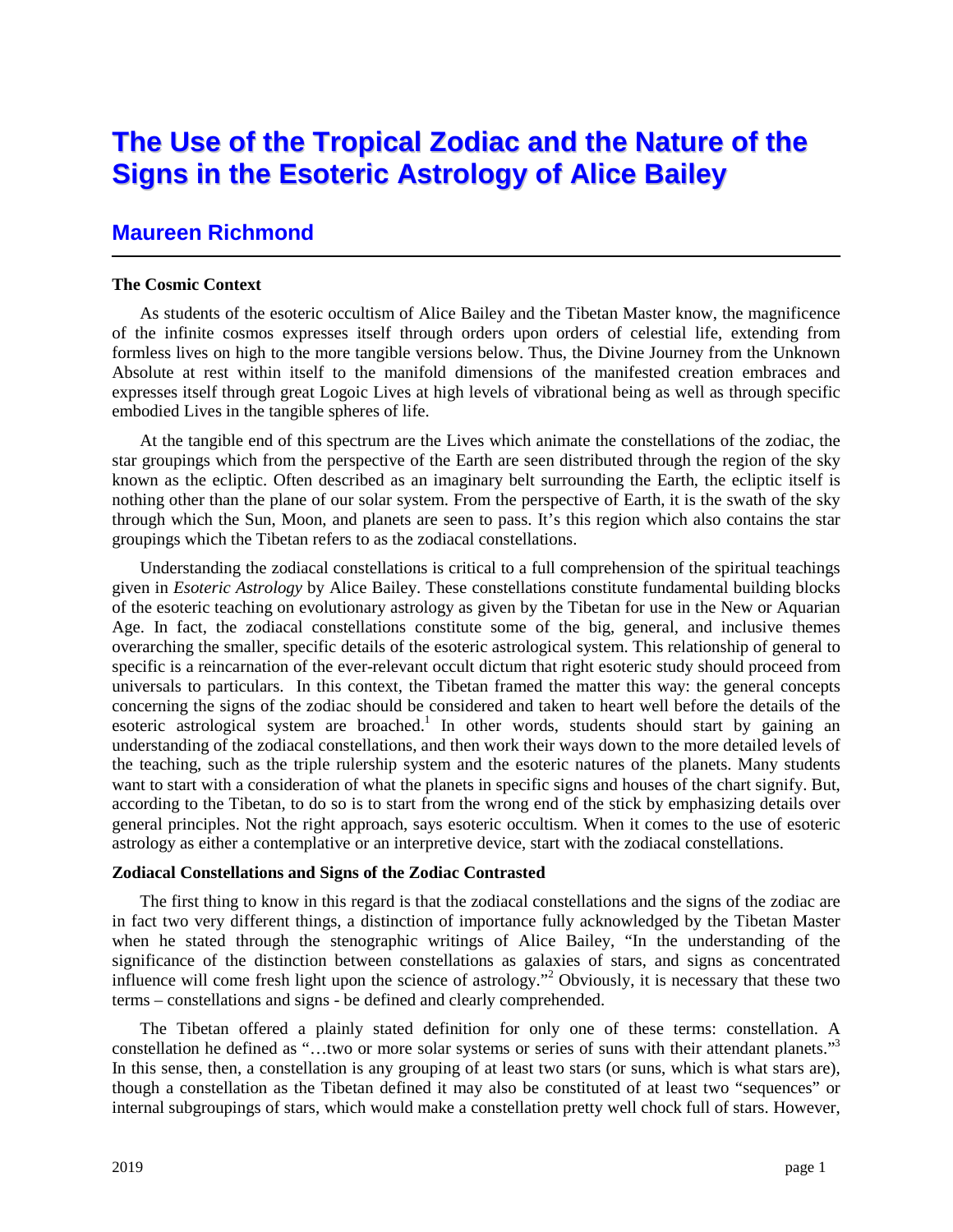the Tibetan also alluded to constellations as "galaxies of stars," as in the passage quoted above. An entire galaxy's worth of stars would of course encompass quite a bit more than "two or more" stars and possibly greater than two or more sequences of stars as well. So exactly what did he mean – two or more stars, two or more groups of stars, or entire galaxies?

A word or two from modern astronomical knowledge might help simplify this complexity. As now widely recognized, galaxies are constituted of vast numbers of stars, perceived from the vantage point of planet Earth to be positioned in all directions of space, not just along the swath of space where the zodiacal constellations are found. Thus, it is not likely that the Tibetan meant that his "galaxies of stars" comment be taken in any literal sense. Instead, in all probability he employed the term "galaxy" in this regard as a bit of hyperbole intended to emphasize the difference between constellations as collections of star systems, and signs as something other. Thus, the zodiacal constellations are not literally galaxies, such as the Milky Way Galaxy of which our solar system is a member, or such as the other relatively nearby galaxies, but simply groups made of many stars. In fact, these groups of many stars constituting the zodiacal constellations are all located within the same galaxy (The Milky Way Galaxy) as is our solar system. True galaxies, then, they are not, but groups of stars they are. Thus, the word "constellation" simply means a group of stars constituted of at least two suns.

Such groups of many stars are to be contrasted with the signs of the zodiac, the Tibetan pointed out. As for the definition of the signs of the zodiac according to the Tibetan, that is a complex matter. The word *sign* in the astrological context refers to a division of the ecliptic, so the word *ecliptic* must be understood as well. The ecliptic is essentially the plane of the solar system as seen from planet Earth. Earthlings see the ecliptic in the southern sky of our planet as the belt of the heavens through which the Sun, Moon, and planets appear to move in a twenty-four-hour period. Though all these bodies certainly have some kind of motion of their own, the main reason why they are thus seen to pass from east to west in the southern sky is the daily rotation of the Earth on its own axis. This motion takes our planet ever rolling eastward and hence brings a new portion of the sky into view while it simultaneously obscures from view another portion of the sky in the west.

As a result, any point on Earth experiences a 360-degree view of the sky in a day's time. The ecliptic is nothing but a mathematical representation and measuring system for the resulting 360-degree view of the sky. Obviously then, the ecliptic can be represented as a circle. The planets, the Sun, and the Moon can be perceived and mapped within this 360-degree frame of reference or circle. When divided into twelve equal segments of thirty degrees each, this circle becomes the zodiac of astrological signs. However, there are at least three starting points from which this dividing and measuring of the circle may commence.

First, the ecliptic may be divided into twelve equal sections starting with the positions of the bright stars such as Aldebaran, Regulus, and Antares, assigning these the positions of 15 degrees Taurus, Leo, and Scorpio respectively, and allotting the remaining sections accordingly. This is the approach which was taken by the Babylonian and Egyptian astrologies in the centuries leading up to  $0 \text{ C.E.}^4$ 

Second, a single bright star near the ecliptic may be singled out as a beginning point from which to mark out twelve even divisions of the ecliptic. This is the approach embraced by the traditional astrology of India and of western siderealist astrology, both of which assign the star Spica the value of either 29 degrees Virgo or 0 degrees Libra, and allot the remaining sections accordingly.<sup>5</sup> These systems of mapping the ecliptic are called sidereal, after the Latin word *sidus* for star. All sidereal systems are based on measurement of space using visible star groupings.

Third, the ecliptic may be divided and measured on the basis of the points in space against which the Sun is seen when Earth is experiencing the equinoxes and solstices. This last approach has been embraced by the bulk of western astrology since approximately 127 B.C.E. when the Greek astronomer Hipparchus identified the phenomena of the precession of the equinoxes and conceptualized the twelve equal divisions of the ecliptic based on the equinoctial-solstitial framework.<sup>6</sup> This approach is called the tropical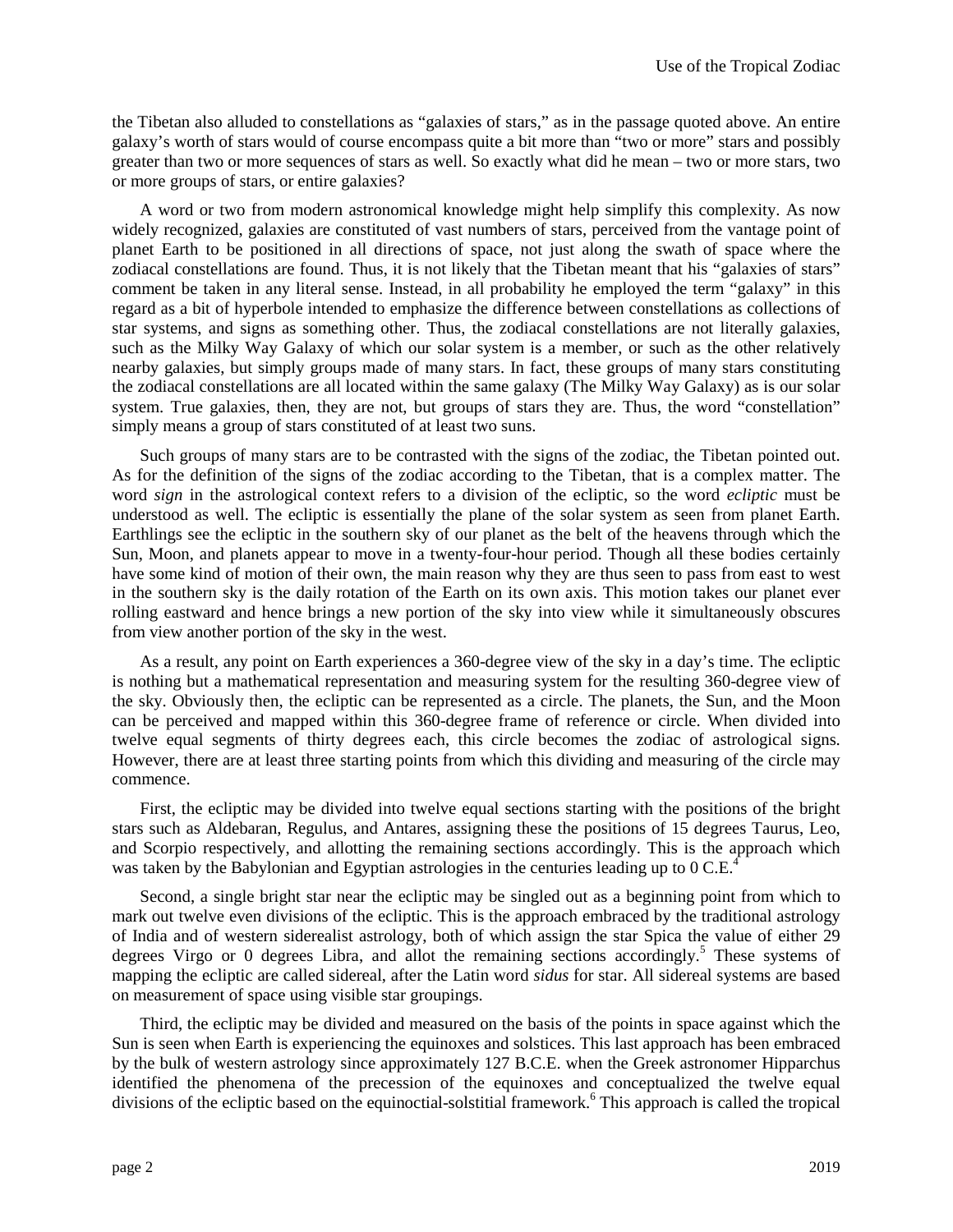system of astrology, not because is has anything to do with bright and sunny beaches, but because it is founded upon the same astronomical fundamentals that result in the weather zones on our planet, which are bounded by the Tropics of Cancer and Capricorn. Hence, it is the tropical astrological system, which is to say, a system founded on the astronomical fundamentals which generate the seasons and weather zones on our planet. In this system, the signs of the zodiac are mathematical creations, precise, even, and regular 30-degree sections of space measured along the ecliptic.

Use of the tropical system generates completely different sign positions for celestial bodies from that which the sidereal system yields. That's one reason it's so important to know about the two systems and their different starting points. However, there's a second reason the esoteric student needs to know about the tropical and sidereal systems. It has to do with the technical indicator of the astrological ages, such as the Ages of Pisces and Aquarius so often discussed in the Alice Bailey literature.

The technical indicator of the changing astrological ages is referred to as the precession of the equinoxes. The precession of the equinoxes is a celestial motion caused by the migration of the tropical frame of reference within the sidereal frame of reference. Yes, you read that correctly. The tropical frame of reference results from the Earth-Sun relationship. It's closer to home, and that's why it can be seen to move in comparison to the stars much farther out in space. It's this movement of one frame of reference within another which is the basis of the precession of the equinoxes.

Knowledge of the precession of the equinoxes has been an item of esoteric initiatory knowledge for millennia on our planet. For example, a measurement for the length of the precessional cycle was apparently built into certain dimensions of the Great Pyramid by its prescient designers.<sup>7</sup> Exactly when such knowledge is certain to have been recognized by at least a privileged initiatory group hinges upon the dates accepted for construction of the Great Pyramid. Conventional archaeology places the construction of this great monument at about 2500 B.C., but recent research by innovative thinkers undaunted by the prevailing academic paradigm has pegged the date of construction for some of the monuments of the Great Pyramid complex at 10,500 B.C.<sup>8</sup> Thus, it is possible that knowledge of the precessional cycle has been present on Earth for some 12,000 years or more.

By contrast, knowledge of the precessional cycle has been present in western exoteric science just over two thousand years, having been acknowledged in approximately 127 B.C.E. when Greek astronomer, astrologer, and mathematician Hipparchus realized from his lengthy and painstaking celestial observations that the position of the spring equinox point shifted very slowly against the background of stars, moving at the rate of one degree of space every 72 years. This discovery marked the moment in the timeline of science, mathematics, and astronomy at which the sidereal and tropical systems for mapping the celestial globe were definitively demarcated one from the other. It was at this point that forward thinking minds realized that much greater accuracy of celestial position could be produced by a system based on divisions of ecliptical space which were absolutely equal (as in the tropical system), as opposed to divisions of ecliptical space which were dependent upon the highly irregular shapes and sizes of the zodiacal constellations. From that moment forward, the tropical system became the dominant mapping system used in Mediterranean celestial observation and philosophy, from which western astrology was spawned.

As a result, western astrology in the modern world operates from within a zodiac which has its starting mark located at the point in front of which the Sun is perceived on the day of the Spring Equinox in the northern hemisphere. That day becomes the first day of the astrological year, and the corresponding point in the ecliptic against which the Sun is seen that day becomes zero degrees Aries. From that point forward, twelve segments of thirty degrees each may be marked out. These are the twelve signs of the western astrological zodiac. They are perfectly even and equal mathematical divisions of the ecliptic.

It should be noted that each of the three methods (described above) for marking off the circle of the ecliptic yields, as a result, significantly different degree and sign positions for the various celestial bodies which may be perceived in and therefore mapped in the circle of the ecliptic. However, these three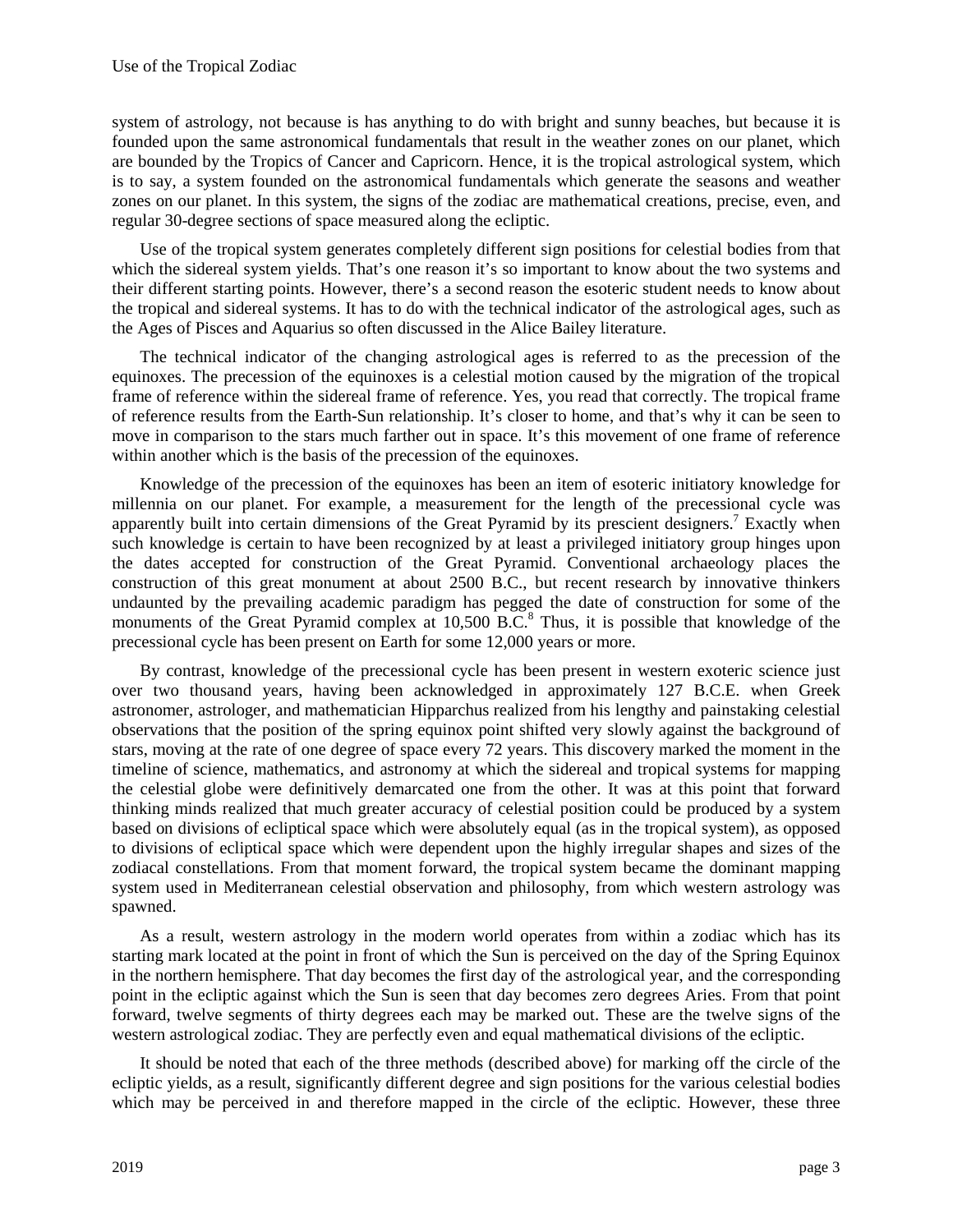methods are all alike in that all are simply methods for dividing the circle of the ecliptic into twelve equal segments. In this regard, they stand apart from the mapping of the ecliptic on the basis of actual visual star groupings, or the constellations which can be seen in the region of the ecliptic. These constellations (though of the same names as the signs of the zodiac) vary greatly in size, with some small and angled away from the ecliptic, others vast and sprawling. For that reason, the shapes and sizes of the constellations (i.e., the visible star groupings) are not conducive to the uniform measurement of space.

The uniform measurement of space must, however, be accomplished, if the movements of the Sun, Moon, and planets are to be observed and predicted accurately. Thus, an absolutely even measuring system is required. Any of the methods of dividing the ecliptic into twelve absolutely equal sectors accomplish that purpose. The zodiacal signs have arisen within the development of astrology (and ancient astronomy as well) for this purpose and are mathematical entities resulting from the equal divisions of the ecliptic; by contrast, constellations are actual star groupings of various sizes. It is needful to hold this difference in mind, for as the Tibetan has stated, "In the understanding of the significance of the distinction between constellations as galaxies of stars, and signs as concentrated influence will come fresh light upon the science of astrology."<sup>9</sup>

However, the immediate question for students of the Ageless Wisdom is as follows: which one of the methods for dividing the ecliptic into sign sectors accurately reflects the concentrated influences to which the Tibetan referred, the recognition of which is to bring fresh light on the science of astrology? The answer to that question might be had by determining which of the systems for dividing the ecliptic was used by the Master Djwhal Khul in his dictations given through Alice Bailey.

Sufficient evidence exists that the equinoctial-solstitial framework was the ecliptical division system from within which the Tibetan spoke. Perhaps the most arresting item of such evidence is the statement given by the Tibetan to disciple Eugene Cosgrove (ISGL in *Discipleship in the New Age I and II*) that Cosgrove was born in the sign Gemini.<sup>10</sup>

Author of *The Science of the Initiates* (published by Lucis Publishing Company in 1934), *Letters to a Disciple* (Ashram Press of Chicago, 1935), and *The High Walk of Discipleship* (Ashram Press, Chicago, 1945), Eugene Milne Cosgrove was born on June 1, 1886.<sup>11</sup> The Sun is in Gemini on this date each year only in the mapping system based on the equinoctial-solstitial framework, which is to say, the western tropical system (the one used by most astrologers in the west since the second century B.C.E.) In the sidereal system used in India and by some western siderealist astrologers, Gemini does not begin until June 15. The Egyptian-Babylonian zodiac structured on Aldebaran, Regulus, and Antares would present approximately the same divergence of dates. Thus, the Tibetan's astrological frame of reference was without a doubt tropical in his statement to Cosgrove.

Further, consider the following. The Tibetan equated June with Sun in Gemini<sup>12</sup> and August with Sun in Leo.<sup>13</sup> In the sidereal system, the Sun is in Gemini for only half of the month of June, while in the tropical system, the Sun is in Gemini for two-thirds of the month of June. So with August, for in the sidereal system, the Sun is in Leo only one half of the month of August, while in the tropical system, the Sun is in Leo for a full two- thirds of the month of August. Thus, on measure of sheer probability, it would appear that the greater likelihood is that the Tibetan was referring to the dates of the Sun signs as given in the tropical system.

Then there is the matter of the various spiritual festivals held throughout the year. The Three Spiritual Festivals were placed by the Tibetan to follow the Spring Equinox,<sup>14</sup> which is of course a key point in the tropical system, but not in the sidereal (either based on the positions of Spica or upon those of Aldebaran, Regulus, and Antares). In particular, the Tibetan stated that the first of these Festivals would fall on the first full moon of Spring and be called the Festival of Easter. Easter itself is defined in the civil calendar by the western Christian faith as the first Sunday following the first full moon after the vernal equinox. That the Tibetan called this Festival by the name of Easter and placed it on the first full moon following the beginning of the tropically defined astrological year strongly suggests that to the Tibetan, the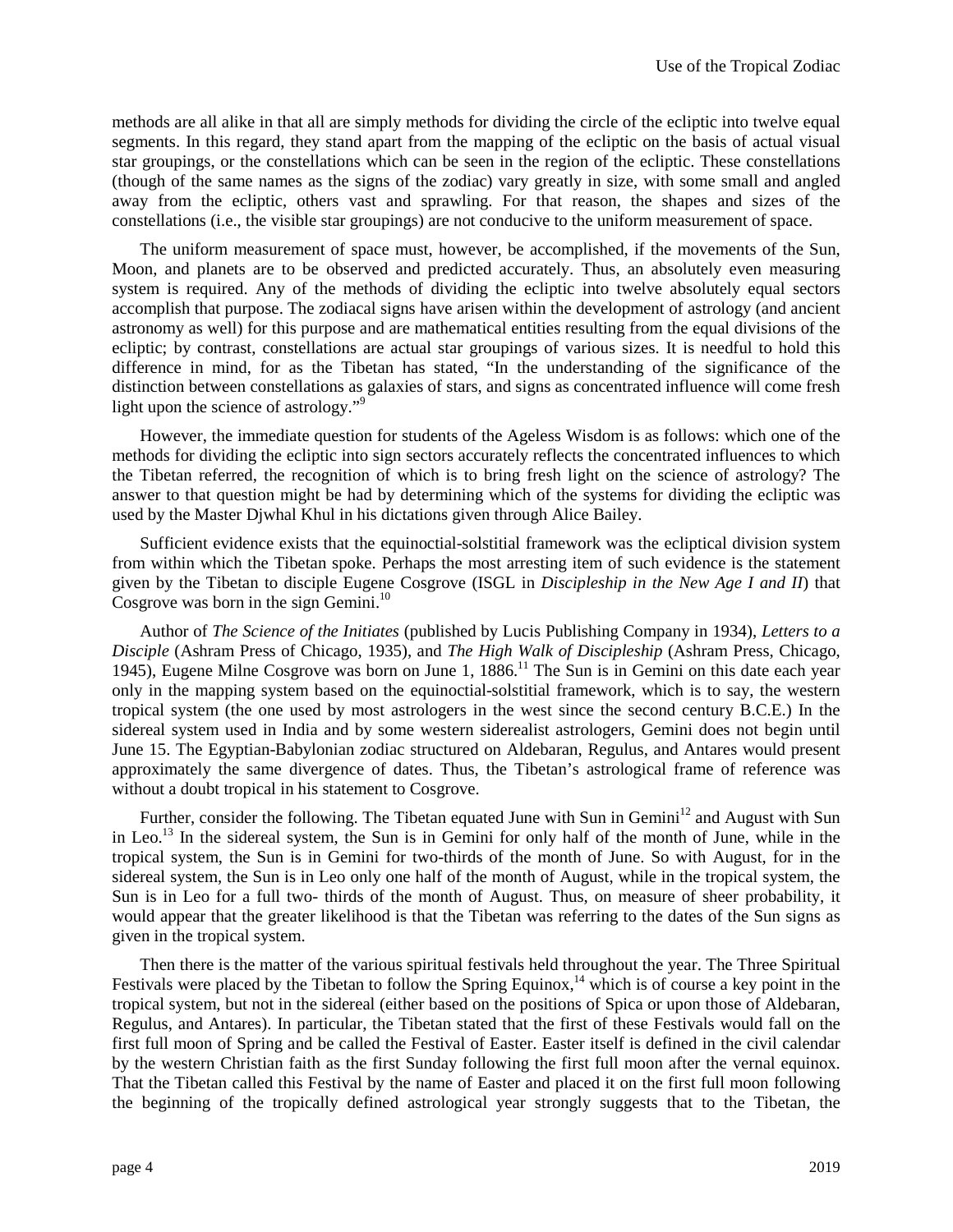equinoctial-solstitial frame of reference was not only relevant but central. This argues for the tropical frame of reference as legitimate and reliable.

Further, placing the Three Spiritual Festivals on the three full moons following spring equinox suggests that the festivals themselves have to do with the increase of solar power, which is only entirely dominant over the darkness or night force (in the northern hemisphere) during the time when the Sun is seen against the divisions of the ecliptic known as the tropical signs of Aries, Taurus, and Gemini. This again suggests that the equinoctial-solstitial (or tropical) frame of reference is basic and fully accepted in the way that Hierarchy analyzes energies and plans spiritual observations.

So also does the placement of the Festival of the New Group of World Servers, held every seventh year during the period December 21 through December 28<sup>15</sup> and designed to increase the spiritual linkage of Humanity with Hierarchy. The December dates on which it occurs are not particularly notable in the sidereal calendar, falling in the early part of sidereal Sagittarius. However, December 21 in the tropical system is a standout date, for it is almost always the date of the winter solstice itself, a time point in the calendar year recognized as sacred by many spiritual traditions. The week of the NGWS Festival therefore would in the tropical system be firmly attached to a key time point in the astrological year, the first week following the point at which amount of daylight begins to increase after its steep decline initiated at autumn equinox. This dramatic *return of light* theme would seem to be entirely in keeping with the intent of the NGWS Festival, which seeks to bring spiritual light to Humanity. Thus, placement of this Festival seems to have been determined by association with both the symbolic and real occult power in the winter solstice point.

Speaking of December in particular, the Tibetan simply equated the month of December to the influence of Capricorn in one passage,<sup>16</sup> which equivalence is only true in the tropical system, for Capricorn does not begin until January 15 in the sidereal system. So this taken together with the placement of the Festival of the NGWS in late December essentially at the winter solstice constitutes a rather convincing two-punch argument supporting the contention that the Tibetan spoke from within the tropical frame of reference. There would be no other reason to situate the Festival of the New Group of World Servers at the winter solstice.

Finally, as further evidence suggesting that the Tibetan spoke from within the tropical or equinoctialsolstitial frame of reference, it might be mentioned that the tropical mapping system was used by the Theosophical astrologer Alan Leo,<sup>17</sup> whom the Tibetan pronounced closer to the esoteric position than certain others, and by astrological enthusiast Roberto Assagioli, who was a personal student of the Tibetan's.<sup>18</sup> If the Theosophical astrologer Alan Leo was right on this, just as the Tibetan said he was on other things, then it would appear that the western tropical system for establishing the divisions of the ecliptic and thereby the astrological signs is the one referred to by the Tibetan. The same could be said for Assagioli's example, for if under the guiding influence of the Tibetan Master's mental and spiritual radiations, Assagioli was moved to think in tropical terms, this but adds weight to the growing list of reasons which suggest that the tropical or equinoctial-solstitial frame of reference was sanctioned by the Tibetan Master.

§

It is therefore to the signs of the zodiac which attention must be directed; it is they which function as regions of *concentrated influence*, as the Tibetan phrased it. And of what nature is such influence? Simply, those of the zodiacal constellations, for as the Tibetan has stated plainly, "…when speaking of signs I am referring to the influences of the constellations as they are represented by the signs."<sup>19</sup> To cast the matter in the most essential terms, then, the following can be stated.

According to the esoteric astrological doctrine given by the Tibetan through Alice Bailey, the tropical signs of the zodiac represent the constellations of the same names. These signs function as zones in which the influences of the related constellations are concentrated. This means that, for example, the sidereal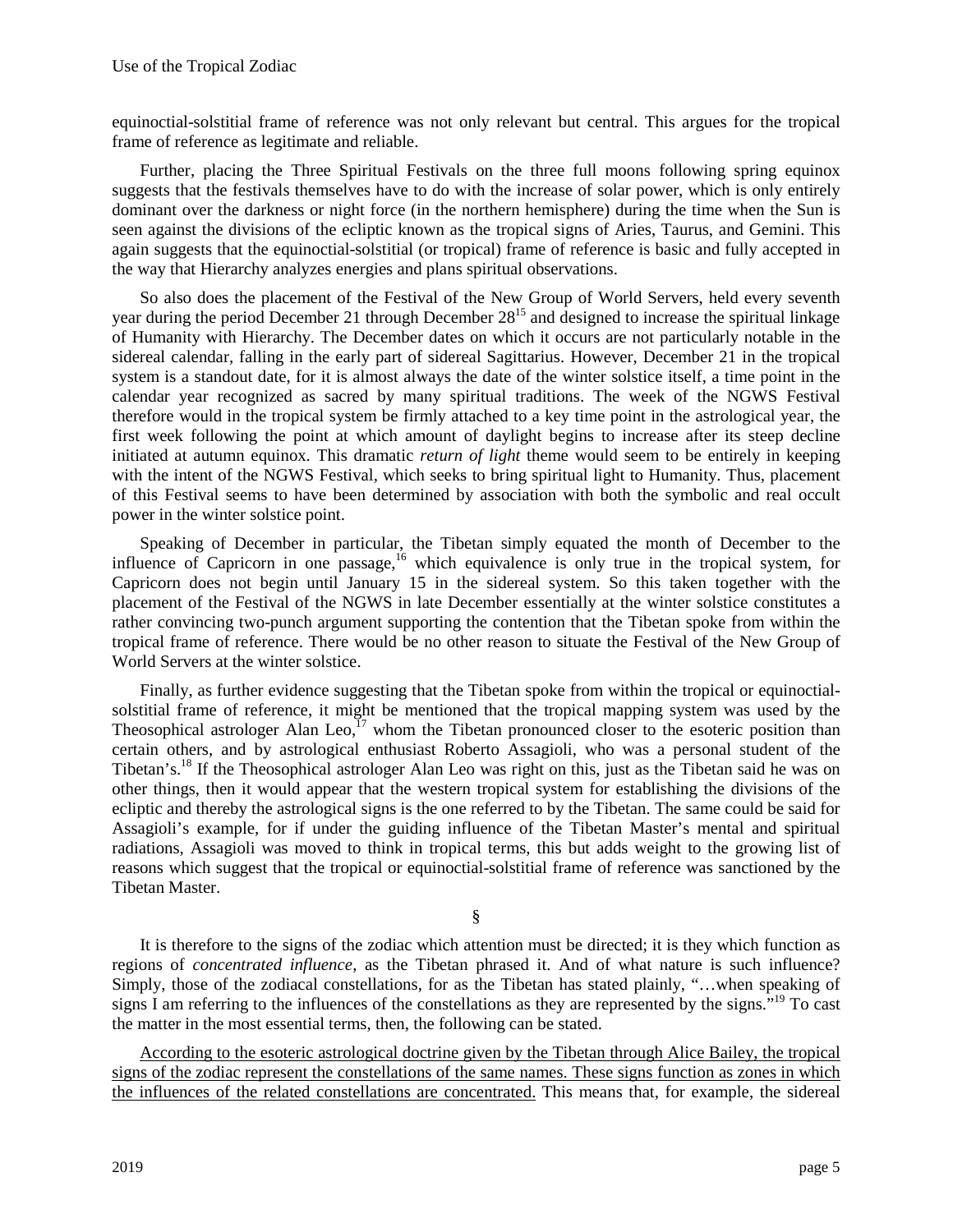constellation of Aries works through the tropical division of the ecliptic named Aries, the constellation of Taurus through the tropical ecliptic division named Taurus, and so on through the entire sequence of the twelve zodiacal constellations and their representative signs. Again, it should be reiterated that the signs are equal divisions of the ecliptic arranged around the solstitial-equinoctial framework rather than being defined in space by the irregularly sized visible star groupings.

Signs as such are astrologically activated when from the point of view of the Earth, the Sun is mathematically perceived in any one of them, when the planets or Moon are mathematically perceived in any one of them, or when any one of the twelve such divisions of the ecliptic is caused by the constant eastward rotation of our planet to pass over the eastern horizon, the overhead point, the western horizon, or the directly underfoot position. Yet these divisions of the ecliptic are always there, as the Earth turns continuously within this circular frame of reference. Even so, there is nothing tangible about the divisions of the ecliptic. They are mathematical and geometrical entities marked off in a circular frame of reference moored to the equinox and solstice points.

The zodiac of signs has been defined in this fashion since the twelve equal divisions of the ecliptic were conceptualized by the Greek astronomer Hipparchus in the second century B.C.E.<sup>20</sup> By contrast, constellations are actual physical groupings of stars which can be seen in the night sky with either the physical eyes or with an optical aid and which have been visible as long as humans have been on Earth. However, the zodiac of signs can never be seen in the night sky, for the distribution of the signs around the ecliptic can only be seen in some kind of figurative representation of space, such as a diagram in a book or other reference material. Signs are abstract entities; constellations are made of physical stars. However, they use the same twelve names – Aries, Taurus, and so on.

This distinction between constellations and signs would present little or no difficulty for the inquiring mind were it not for the fact that even though the zodiacal constellations (those actual star groupings perceived near the ecliptic) and the twelve divisions of the ecliptic bear the same twelve names, they are not found in exactly the same locations in space. As potentially disorienting as this fact may be, there is a simple and meaningful reason why it's so. The reason? It's the precession of the equinoxes, a factor well acknowledged and understood by all informed astrologers. Even so, the apparent contradiction has been exploited by those both inside and outside of the astrological community who would discount the relevance of the twelve equal divisions of the ecliptic. Critics of the tropical system typically find fault with it, for as they say, no planet is really ever located in this or that sign; it is, instead, found in such and such a constellation.

However, the relevance of the signs was addressed specifically by the Tibetan, who acknowledged them in a statement embedded in a discussion of the very long time cycles which govern and affect spiritual evolution on our planet, including the important precession of the equinoxes (which defines an approximately 26,000 year long cycle). In the midst of that discussion, he stated, "…when speaking of signs, I am referring to the influences of the constellations as they are represented by the signs."<sup>21</sup> There are several important implications packed within this statement.

The first and perhaps most notable point to be extracted from this statement is that the Tibetan felt called to make a distinction between the signs and the constellations. Undoubtedly, he registered a need to address this point because of questions which would inevitably arise in the minds of those who would read his dictations on the esoteric astrological topic. It is likely that the Tibetan Master knew that at least some of his readers would be well aware of the difference between the sidereal mapping system and the tropical mapping systems, the first based on visible constellations, the second upon the twelve even divisions of the ecliptic.

§

An argument about the relative merit of these two mapping systems has been waged by astrologically inclined minds since the second century B.C.E. when western thinkers realized the two diverge. It was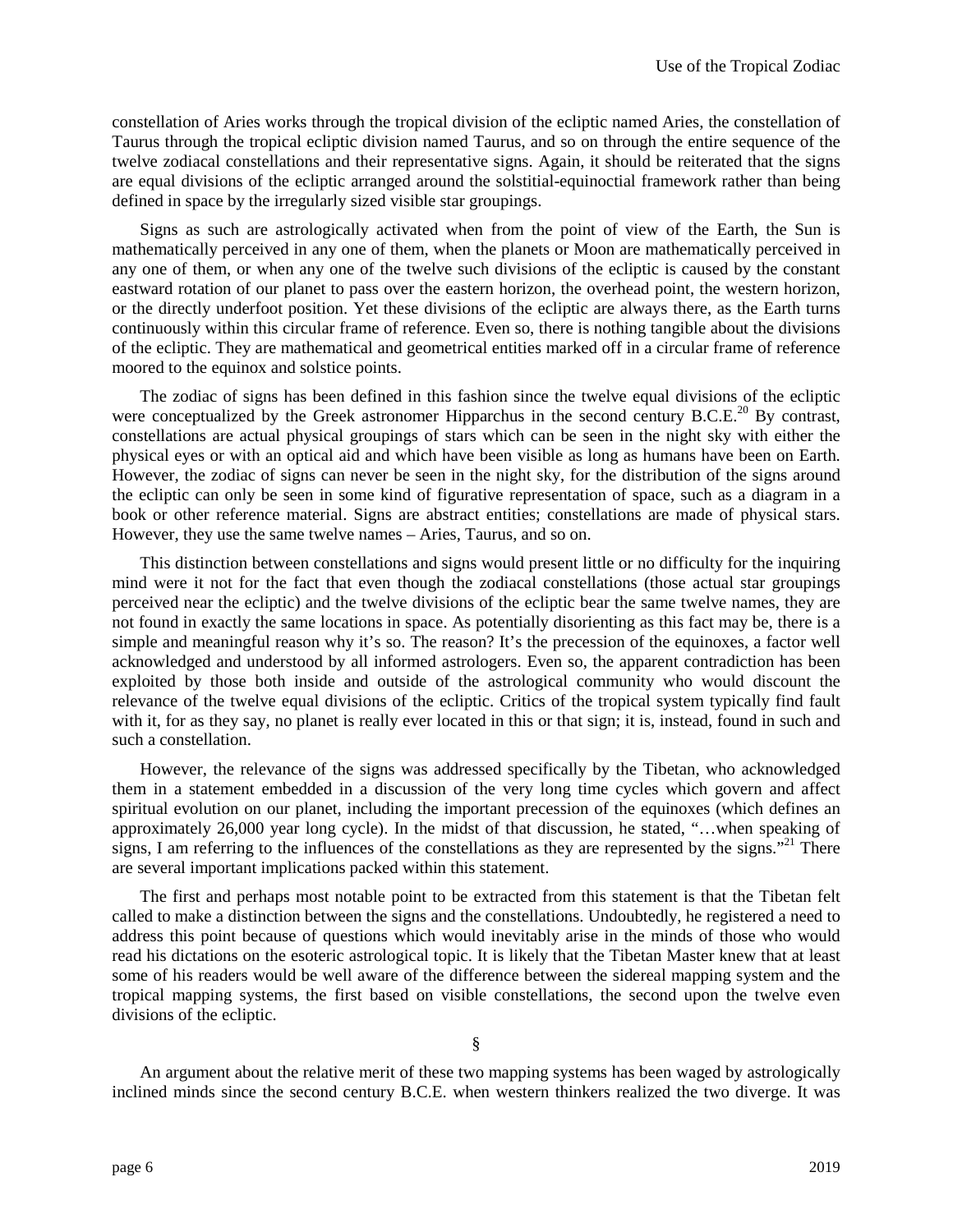then that observational astronomers and astrologers realized there exists a constant gradual migration of the position of the Sun as seen against the backdrop of distant stars when Earth is experiencing the equinoxes and solstices. This constant but gradual migration of the equinoctial-solstitial framework is called the precession of the equinoxes. It is the astronomical cause for the spatial divergence between the twelve even-sized divisions of the ecliptic and the constellations of the same names. These two frames of reference do not line up along a line of sight, as studied from planet Earth.

This discrepancy has given rise to an ongoing discussion about the best and most proper mapping system to use. The question is a very relevant one now in the early twenty-first century, for over the centuries, the divergence between the two mapping systems has become pronounced on account of the precession of the equinoxes - that continual, minute migration of the equinoctial-solstitial framework relative to the constellations visible near the ecliptic. Further, the sidereal constellations are not evenly sized, some taking far more and some far less than the uniform thirty-degree portion allotted to the divisions of the ecliptic, which makes the business of matching up these two frames of reference even more complex.

Fortunately, the Tibetan made very short work of resolving this otherwise thorny problem in his statement that the signs represent the constellations. In other words, the zodiacal constellations are the energy sources for the signs. From this it can be gathered that the signs express the energies generated by the star groupings in the constellations lying along the ecliptic. Thus, in essence the Tibetan said that both the constellations and the signs are factors germane to esoteric astrological considerations, while making plain that by the word *sign* he did not mean the visible star groupings lying along the ecliptic. By the word *sign*, then, he meant the twelve even sized divisions of the ecliptic, and not the sidereal constellations, as some might have assumed or wondered. It can therefore be inferred that, from the esoteric perspective, the signs of the zodiac do indeed constitute a relevant consideration. If they had not, the Tibetan would not have assigned them the important function of representing the constellations.

Thus, it can in simple and in sum be gathered that the Tibetan accepted the tropical zodiac as the one nearest in influence to the matters with which Earth-based astrologers would be concerned. In other words, the twelve even-sized divisions of the ecliptic are indeed the windows and doors through which the energies of the zodiacal constellations gain entrance to our region of experience. Such a model is completely in keeping with the general principles laid down by the Tibetan in regard to the hierarchies of influence which constitute the life of space, for it features a means by which the influence of greater lives is passed on to lesser lives. Here, the greater lives are those embodied in the zodiacal constellations, the lesser lives our solar system and all units within it, and the signs (or divisions of the ecliptic) the means by which influence is transmitted from the greater to the lesser.

An important and illuminating point to consider in this regard is the fact that the signs of the tropical zodiac arise from the astronomical fundamentals which define the Earth to Sun relationship. These fundamentals include the shape and size of the Earth's orbit around the Sun, together with the angle at which the Earth's axis of rotation is inclined to the plane of the solar system. All these factors interact to produce the angle at which sun light strikes the face of our planet at any point within the year, which is to say, the combined effect of these factors creates the seasons as they are known in the temperate climates. Further, it is these astronomical fundamentals which also produce the equinoctial - solstitial frame of reference. In other words, the astronomical fundamentals built in to the Earth-Sun relationship define the equinoctial-solstitial frame of reference. As a consequence, it could with accuracy and fairness be said that the equinoxes and solstices are indications in time and space of the particular relationship had by our planet to the Sun, a matter of importance to any serious student of esotericism, for it illuminates the relationship of our Planetary Logos to the Solar Logos.

Since the equinoctial-solstitial frame of reference is also the structure upon which the signs of the tropical zodiac are arranged, this notion can be extended to the signs themselves as well. Thus, the zodiacal signs may be understood as consequences of the particular relationship that our planet has with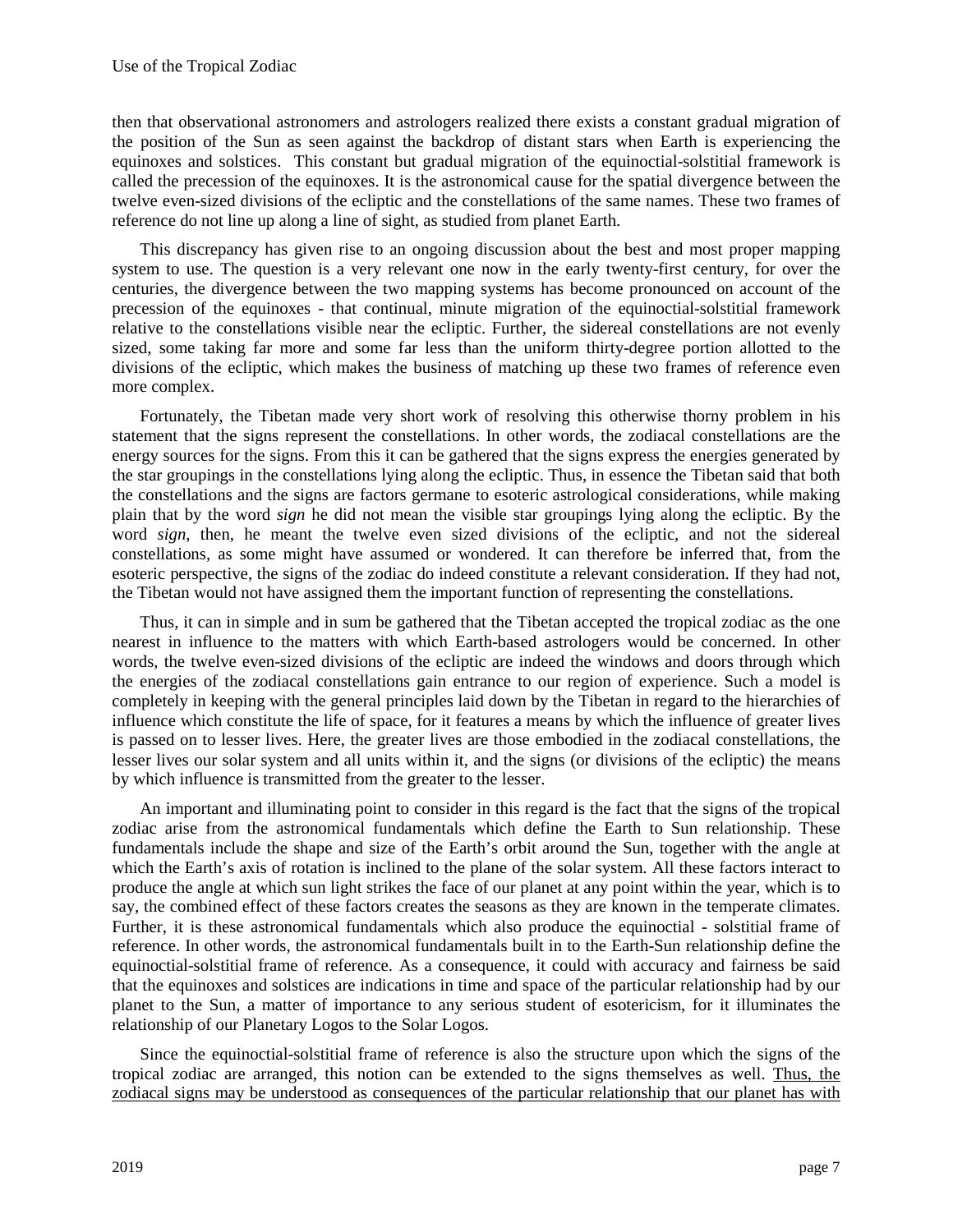the Sun, or to use the language of esotericism, the relationship that our Planetary Logos has to the Solar Logos. This is why the tropical signs may be considered relevant in the field of astrological analysis and inquiry. The tropical signs stand for phases and points in the Earth-Sun relationship, a relationship which is physically defined by the particular orbital path followed by Earth around the Sun, and the angle at which Earth's axis of rotation is inclined to the plane of the solar system, both of which are symbols for the spiritual relationship existing between Earth and Sun – which is to say, Planetary Logos and Solar Logos.

It is the entirety of the phases of relationship between Earth and Sun which have been associated by the Tibetan with the circle or cycle of the constellations lying farther out in deep space, and consequently with the representative signs of the zodiac. The Tibetan Master did not delve into this matter in the way it has been described here, electing instead to embody his thought about the matter in a pithy admonition: "…when speaking of signs I am referring to the influences of the constellations as they are represented by the signs."<sup>22</sup> That's the short course on the subject, a formulation characteristic of Hierarchy's usual method of communication via symbols packed with multiple levels and layers of meaning. However, what it implies is that the twelve even-sized divisions of the ecliptic function very nicely as conduits for the energies of the stars lying farther out in space.

Again, it might be asked why it was even necessary that such a question be broached. The answer comes in the examination of several passages from the Bailey writings which can be interpreted to indicate that there exists a fundamental flaw in the tropical or equinoctial-solstitial frame of reference. Due to those passages, it has come easily to hand for generations of Bailey students to wonder if perhaps the true "signs" were not in fact the constellations, and that therefore if not the sidereal mapping system based on bright stars were the one to use. However, the Tibetan Master anticipated and answered that question unequivocally. His answer: "…when speaking of signs I am referring to the influences of the constellations as they are represented by the signs."<sup>23</sup> Thus, if the constellations were themselves the true signs, there would have been no need for the Tibetan to have made such a statement. It can therefore be safely concluded that he well knew of the ecliptical division systems and approved of their use. As to exactly which one, evidence presented above has pointed conclusively to the tropical mapping system.

§

Even so, in fairness to the principle of open and thorough discussion, the passages which have raised the question as to which he employed in his own thinking must be explored.

The issue was raised early in the pages of Bailey's *Esoteric Astrology*. There the Tibetan fired the first salvo on this question to be recorded in his explicitly astrological volume, igniting the controversy this way. "The statement is frequently made that astrology is an exact science but that is far from correct in spite of the many mathematical computations. Astrology is based, curiously enough, upon illusion for, as you well know, the zodiac is naught but the imaginary path of the sun through the heavens, and this as it appears from the standpoint of our totally insignificant planet. The sun is not, as stated, in any sign of the zodiac. It simply appears to be so as it passes between our little sphere, the Earth, and the constellations at any particular time or season."<sup>24</sup>

The key assertion in this passage is that "astrology is based on illusion." That just downright sounds bad. After all, illusion itself is misleading, corrupt, and spiritually repulsive, is it not, so doesn't this mean that all of astrology is blighted? Prickling suspicions thus alarmingly raised, the reader goes on to encounter "the zodiac is naught but an imaginary path," and "the sun is not in any sign of the zodiac." By the time all that goes down the hatch, it's a wonder anyone reads on. Such are the intended tactics employed by watchful Hierarchy in its discussion of the mysteries.

The hardy press on, wading unsuspectingly into a discussion of the precession of the equinoxes and the technical explanation for why the signs of the zodiac and the constellations are no longer lined up in space as contemplated from Earth. And there, in the midst of other matters, the reader finds that, alas, this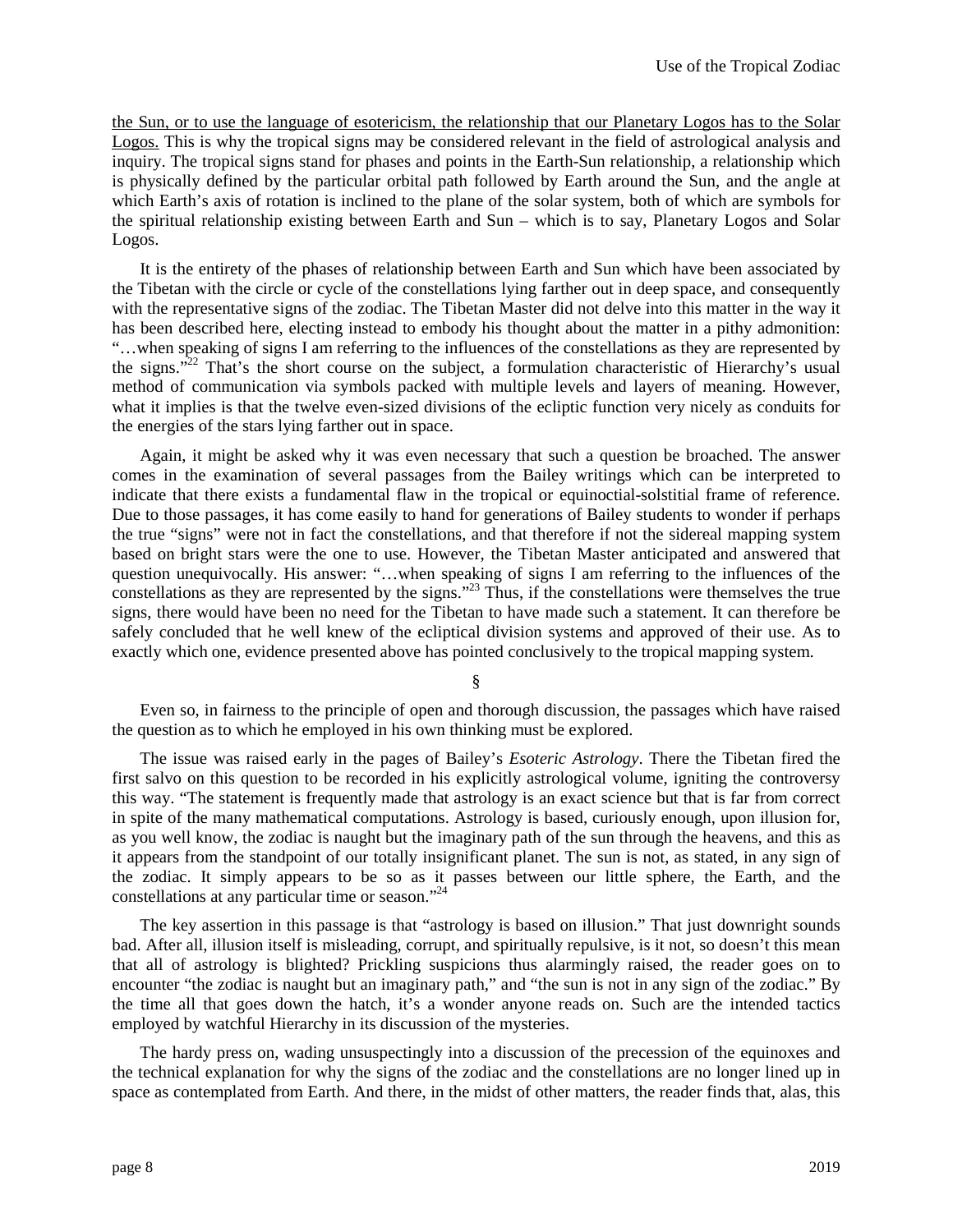illusion business is not quite as condemnatory as it might seem! The despicable illusion, the reader finds, is none other than that created by observation of the solar system from a particular point. That point becomes the center of space to the observer thus positioned, though the actual center of the solar system is the Sun (a fact well known by the astrologers of the twentieth and twenty-first centuries).

Apparently dismissive language notwithstanding, none of this claim of "appearance" (or illusion) succeeds in imprecating the signs of the zodiac by virtue of disproving the relationship of the Earth to the Sun upon which the signs are based, though minds unfamiliar with the technical matters of astrological mapping may easily think so. Nor is this "illusion" unveiled to be some sort of moral failing which has contaminated the astrological philosophy. Instead, it is simply a matter of physical mechanics concerning the point from which observation of space is made. On closer inspection, it's evident that's the "Great Illusion," and nothing other.

That dispatched, it remains to point out that calling the zodiac an imaginary path sounds equally dismissive. Perhaps the word "imaginary" is not quite indicative of facts in this context, for as has been shown, the zodiac of signs is veritably a sequence of thirty-degree divisions of the ecliptic, and there's nothing delusional about that. True, the zodiac of signs is not tangible, but that fact does not render it a figment of wild imaginings entertained solely by the wooly-minded. In fact, the zodiac of signs is a mathematical and geometrical reality. To some, an item of that order may well be imaginary, and perhaps it was to that perspective which the Tibetan addressed himself in this passage. However, the only real sense in which the zodiac of signs can be labeled imaginary is that it can't be seen in the night sky. Thus, it is visible only as a mental image; therefore, perhaps, imaginal.

So, as it turns out, two of the "illusions" specified can easily be corrected via the mind, which can know greater truth than the physical eyes can sometimes see.

Yet what about the fact that the Tibetan has said the Sun is never "in" any sign of the zodiac? And by the way, don't these assertions taken in sum and total pretty much pass judgment on astrology as nothing but a cheap bag of tricks palmed off on a gullible public? If so, it might be asked, just exactly why did a Fifth Degree initiate devote nearly 700 pages to the topic? All these questions crowd into the mind of readers who first encounter what appear to be scathing denunciations of both astrological philosophy and method.

Yet to return to the point by point refutation of that apparent dismissal, it should be said that indeed, the Sun never is "in" any sign. Rather, it is, to state the circumstance more accurately, simply seen against a portion of the ecliptic. To say that the Sun is "in" a sign is simply slang or informal language describing the actual situation. The Tibetan was quite right to point this out, though in the doing, it appears to the unwary that the whole of astrology deserves to come crashing down of its own weight in a smoldering heap of useless and outmoded ideas. Which is to say, all this raises questions as to the right method for analyzing spatial relationships – ecliptical or sidereal? For, some readers have reasoned, if the Sun is not truly in a sign, might it not then be more truly said to be in a constellation? Thus, this is one of several passages which have given rise to uncertainty as to what the Tibetan actually meant.

A further such passage can be found in *Esoteric Astrology* in a discussion of what the Tibetan calls the Great Wheel, a poetic term for the circle of the zodiac or the Wheel of Life. Once again, the Tibetan seems to issue a scathing denunciation of astrology. He states, "I have frequently referred to the fact that the entire science of astrology is based upon a non-existent condition. It has no basis in material fact and yet is eternally based on truth. The zodiac is, as you well know, the imaginary path of the Sun in the heavens. It is therefore largely an illusion, from the esoteric point of view. But at the same time the constellations exist, and the streams of energy which pass and repass, intermingle and interlock through the body of space are by no means illusions but definitely express eternal relationships."<sup>25</sup> In this passage, astrology is apparently said to have no basis in material fact and yet to be based on truth, a Zen koan if ever there was one, while the constellations are hailed as bona fide real things. This looks like an out and out endorsement of the sidereal or constellationally-based astrological mapping system, were it not for the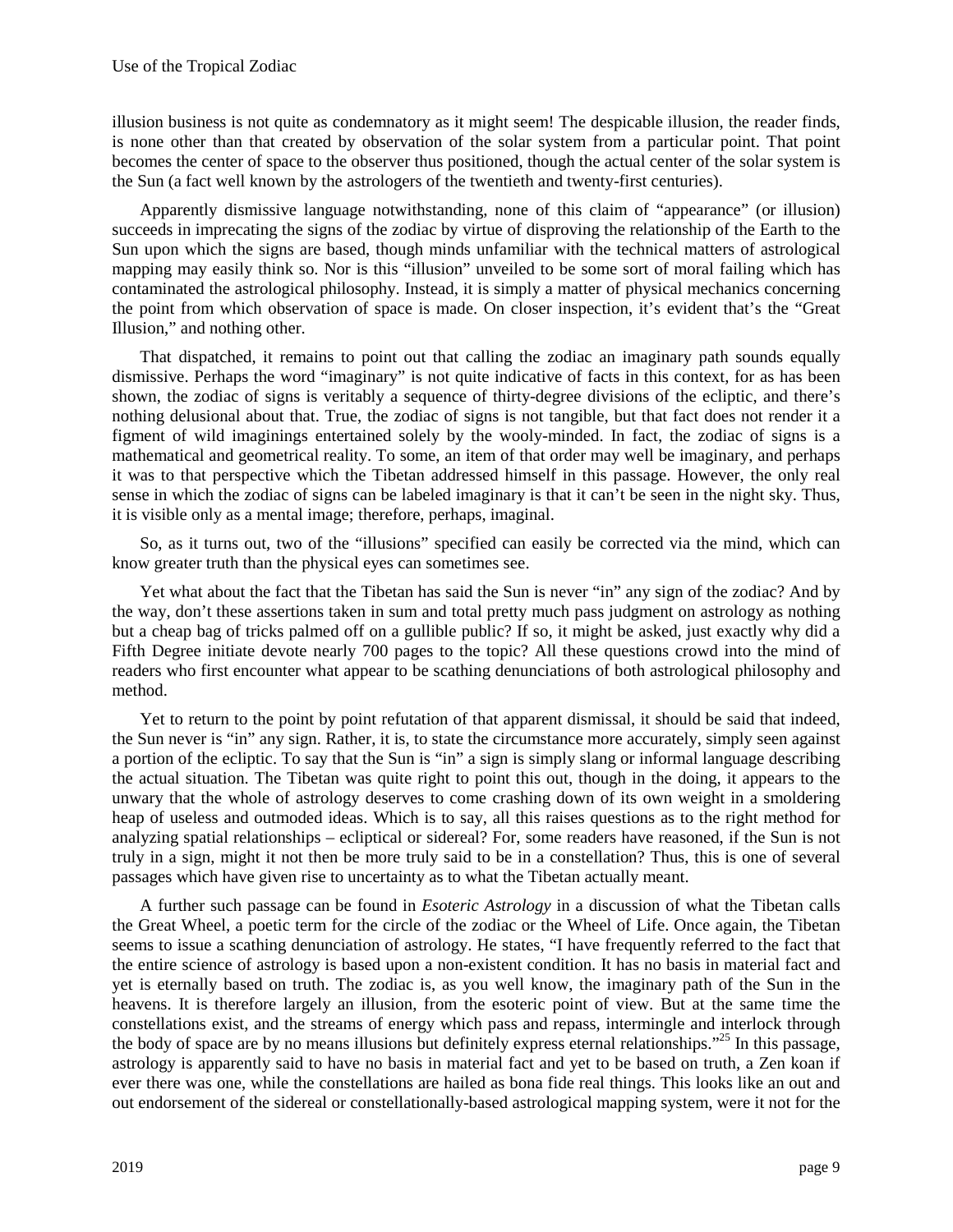inconvenient fact that this non-existent condition to which the Tibetan referred is also said to be eternally based on truth.

What, one might therefore ask, is the so-called non-existent condition, the one that "has no basis in material fact?" The answer: It is the mathematical concept of dividing the ecliptic circle into twelve equal sectors – sectors which indeed have no tangible or visible existence. That's the so-called non-existent condition upon which astrology is based. Note, however, that this non-existent condition is "eternally" (the Tibetan's word) based on truth, but also an illusion from the esoteric perspective.

What class or condition could possibly fit such a definition? Number principle, for one, just might. Number principle according to many a mystery tradition is an eternal truth, and it is precisely number principle which creates the division of the circle (or the One) into twelve equal divisions (symbolizing the many). In other words, the non-existent or intangible condition to which the Tibetan referred is quite very likely a metaphysical principle, that of number. This metaphysical principle is itself highly reflective of truth as expressed in the Divine Creative Process, which operates according to number and geometry, as the Tibetan himself has many times said.<sup>26</sup> But since anything manifest is contaminated with at least a modicum of illusory quality, then number principle may be sullied, tarnished with a degree of illusion to go along with the eternal truth with which it is invested.

At any rate, it is certain that the great principle upon which the tropical system is based is that of number as an agency of the Divine Creative Process, a certain type of eternal truth. This means that the signs, themselves results of number at work within the circle, can be considered legitimate considerations. The Tibetan even said so, straight out. "When we state, for instance, that the Sun is 'in Aries' it conveys an esoteric truth but not an exoteric fact," he allowed, $27$  in spite of his pronouncement to the contrary only 59 pages earlier.

An esoteric fact, but an exoteric non-fact, the signs are. So there it is. Thus, if by the phrase "Sun in Aries" the Tibetan meant the period of time from the Spring Equinox forward for about 30 days, then he has as much as said that these pesky immaterial and non-existent signs are in fact esoteric truth, which is to say, the mathematical and geometrical concept of dividing the ecliptic into twelve equal sectors arranged around the equinoctial-solstitial framework carries weight and authenticity at the highest levels of perception.

Even so, the controversy over the proper mapping system rages on, perpetuated by certain passages which appear to call the relevance of the twelve equal divisions of the ecliptic (or the tropical system) into question. These passages largely do no more than to bring attention to the divergence between the tropical and sidereal frames of reference,<sup>28</sup> doing so in such a way to suggest that the readership of the Bailey books was expected to have been unaware of this issue. Though that lack of awareness may well have characterized the readership at one time, at least the astrologically inclined are now fully aware of the differences between the several systems by which celestial space may be mapped. To this audience, the mere pointing out that the signs and constellations are located in a slightly skewed spatial relationship does not serve to conclusively answer the question as to which should be employed. That question is best answered by the evidence presented above in regard to the legitimacy of the western or tropical frame of reference, as demonstrated by the Tibetan's own use of birth dates and timing considerations.

§

Thus, the definition of the word "sign" as used by the Tibetan has been demonstrated. A sign is a division of the ecliptic, and the circle of the twelve signs of the zodiac is tied to the natural facts of equinoxes and solstices. It is these signs, the familiar twelve faces of the zodiac and their traditional western dates, through which pour the influences of the constellations of the same name. In the signs, the influences of the eponymous constellations are brought to focus and intensity - "concentrated," as the Tibetan has said.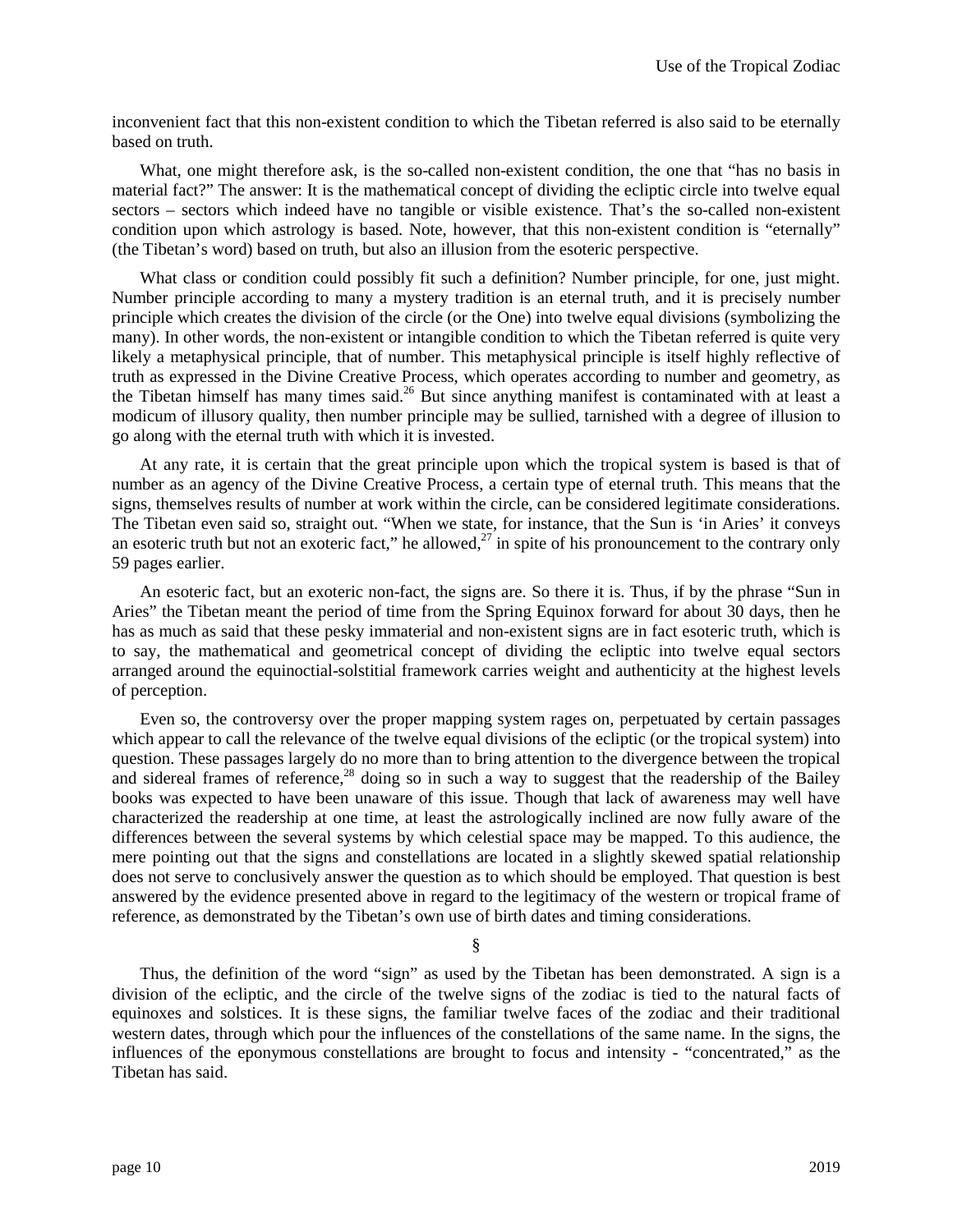Getting this fact clearly in mind is of the essence, for as the Tibetan informed his readership, fresh understanding of the science of astrology will result from a clear grasp of two main points:

- 1) There is a distinction to be made between the constellations as groups of stars on one hand, and the signs as mathematical entities on the other.
- 2) Astrological signs, even though invisible in the sky and only defined by the mathematics of the Earth-Sun relationship, nonetheless function as zones of concentrated influence emanating from the related constellations.<sup>29</sup>

With these two concepts firmly in mind, the emergence of the new astrology will be facilitated in the light of the promised fresh understanding, and study may proceed to further considerations of the zodiacal signs according to the esoteric astrological doctrine.

### **The Nature of the Astrological Signs According to the Esoteric Occult Doctrine**

Now that the technical definitions of the words *sign* and *constellation* have been given, it is possible to look at the function of the signs as seen from the occult philosophy of the Ageless Wisdom. As it turns out, this perspective offers a very different view of the astrological signs, one that takes into account various basic premises of the esoteric occult doctrine.

Perhaps first and foremost should be pointed out the genesis or origin of the astrological signs, as seen from the inner knowledge of Hierarchy. According to the Tibetan Master, the actual origin of the astrological signs and the reason for their real influence lies in a project of Hierarchy undertaken during the Atlantean Race period. It was during that period, the Tibetan has stated, that Hierarchy undertook to create on the mental plane specific thoughtforms embodying the notion of zodiacal signs as a sequence of symbols representing wholeness and the individual qualities which go to make up that completeness.<sup>30</sup> This is undoubtedly the archetype on the mental plane which precipitated into the concept of a mathematically-based zodiac, one built not on anything tangible but rather upon an abstract notion.

As promised above, it can now be stated that it is in this occult origin for the astrological signs that probably lies the significance of the distinction to be made between signs and constellations, as urged by the Tibetan. The distinction is significant because it holds an occult mystery teaching pertaining to the work of Hierarchy in a previous era. It was an effort to tie distant stellar influences to planetary experience via the mental plane. This effort has now resulted in a close relationship between factors of a physical nature (the zodiacal constellations) and factors of a mental or abstract nature (the twelve divisions of the ecliptic), the latter in spite of their relative intangibility nonetheless exerting considerable influence in their role as conduits for the energies of the constellations.

Many thousands of years intervened between the time during which Hierarchy originally established the idea of the circular zodiac on the mental plane and the time when, in the second century B.C.E., western thinkers began to entertain the idea that the mathematical division of the ecliptic could legitimately symbolize wholeness and its divisions. Here is an example of the occult aphorism that "there is naught in manifestation but organized energy, and energy follows thought." In other words, thoughtforms create organized energy, which energy eventually precipitates to the physical plane as form. Thus, Hierarchy exerted specific thought projection back in Atlantean times to establish images of the zodiac on the mental plane. This effort has now resulted in a definite approach to understanding experience in the solar system and beyond, an approach (or as it might be called, a science) which has its roots in deliberate visualizations undertaken by Hierarchy in the previous race period.

Since that time, the idea of a circular zodiac has not only filtered down into the minds of men (and women), but has also hardened into an exacting body of precise knowledge, subject as it has been to the particularly crystallizing effect of the Fifth Ray, dominant in this the Aryan Race. Under the impetus of the Fifth Ray in the Aryan Race, this exacting and concretizing ray influence has brought the astrological science to an emphasis upon minute detail and the hair-splitting division of space and time in what would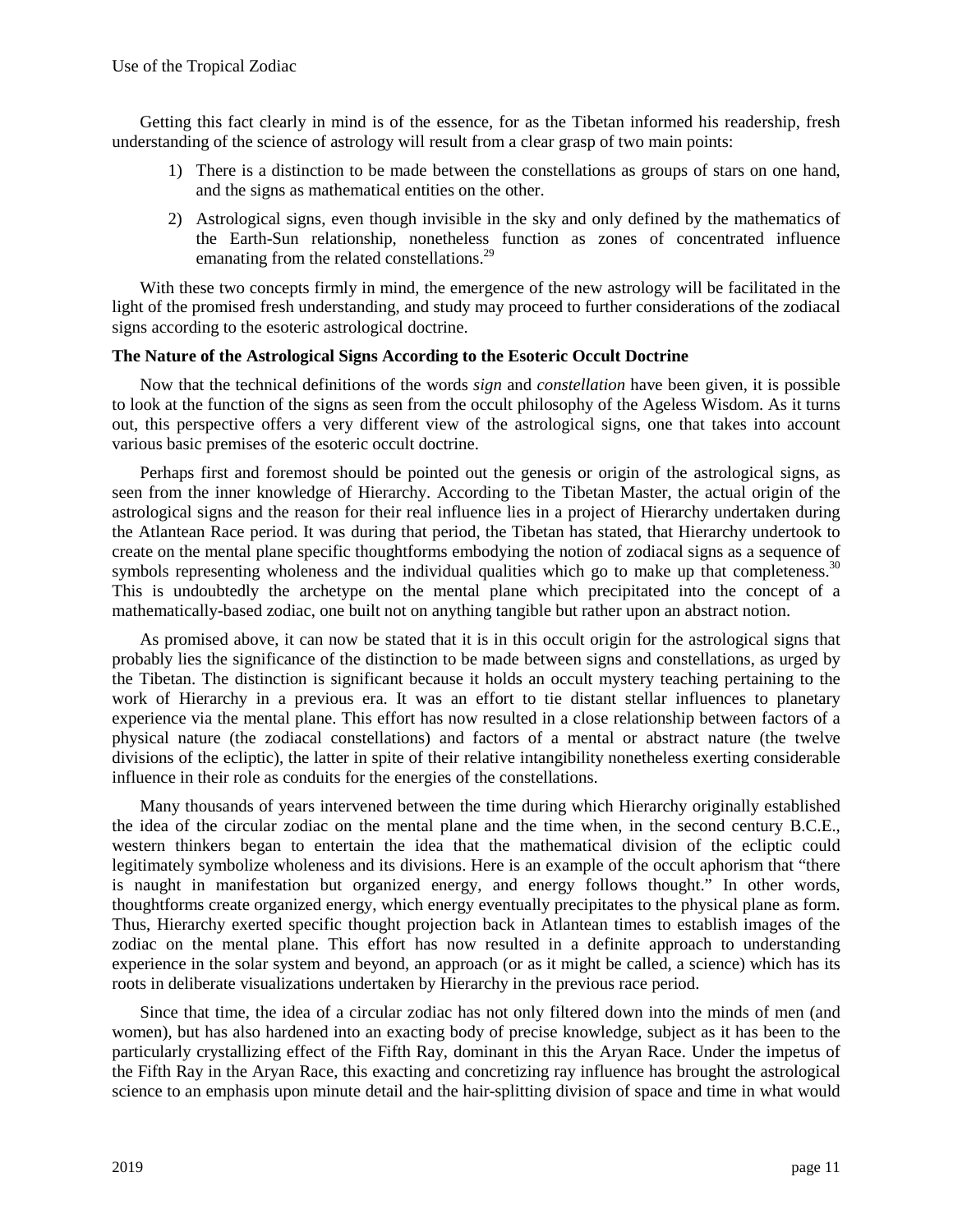appear to produce an air-tight system of mathematical certainty built on hard and fast measurements, strictly delineating the boundaries between signs and other factors.

By contrast, the Tibetan has stated that the boundaries between the signs are not that distinct.<sup>31</sup> This ambiguity of boundary is also perfectly true of the constellations, which have been conceptualized and drawn so very differently throughout history that none other than Hierarchy can say with absolute authority where ends the figurative outline of one constellation and where begins another. All this is well to keep in mind as an antidote to the excess precision sometimes demanded by the lower mind, which on occasion makes a god out of what ought not be deified.

Further, strong Fifth Ray influence invites, as the Tibetan has said, "the glamour of assurance," $32$ which is a false belief that the mind has captured all there is to know on a subject, or that exceedingly rigorous analysis alone will suffice to forever nail down all essential truths in one unassailable formulation. In spite of the fact that such a notion may appeal dearly to the data-dominated Aryan mind, higher truths do not always so obligingly submit to rule by inch and foot. This it is well to remember when Fifth Ray allure suggests that if only enough numbers are generated, the final truth may be known.

Even so, it is in the nature of the Fifth Ray-influenced collective mind, with its emphasis upon counting, to ask, "How many?" In this case, "How many are the signs of the zodiac?" This question surfaces in the minds of Bailey students because there are two passages in Bailey's *Esoteric Astrology* which refer to a zodiac of either 10 or 11 rather than 12 signs, though one of these pertains to the distant past, and another to the equally distant future.<sup>33</sup> Blavatsky also mentioned zodiacs divided into numbers other than  $12.^{34}$ 

The number of signs in the zodiac depends upon the way in which the zodiacal constellations are conceptualized. Certain star groupings can be viewed or even joined in such a way as to produce any number of arrangements. However, at present, the archetype of the zodiac used by Hierarchy is based on the division of the circle of the sky into twelve sectors. There are esoteric reasons for the use of the twelve-based division. These reasons are primarily two, and they hinge upon the inner structure of the solar system and star space, as the Tibetan has revealed.

Of the zodiacal round of constellations (upon which the divisions of the ecliptic are based), the Tibetan stated, "The zodiacal wheel is itself essentially a cosmic centre; it is a twelve-petalled lotus within the thousand-petalled lotus of an unknown cosmic Entity, the One referred to...as the One About Whom Naught May Be Said."<sup>35</sup> His comment here of course pertains to the subjective structure of the constellational zodiac, which subjective structure is only visible to advanced clairvoyant vision. This comment also places the twelve-petalled zodiacal wheel somewhere within the head center of the Cosmic Logos or the One About Whom Naught May Be Said.

From that remote position, the full beauty of this twelve petalled lotus is essentially invisible to physical sight, though the physical matter which has coalesced around the twelve petalled inner subjective structure is very much visible as the twelve zodiacal star groupings. These star groupings in turn are composed of many solar systems, or the manifested bodies of distant Solar Logoi. It is likely that these twelve groups of Solar Logoi constitute one of the important egoic or soul groups of our own Solar Logos. Each month when the moon is full and on the opposite side of the Earth from the Sun, the psychic emanations of one of the twelve petals pours through the Sun to our planet. These psychic emanations are constituted of the natural telepathy that goes on all the time between our Solar Logos and his egoic or soul group, the other Solar Logoi who make up the twelve petals of the great zodiacal lotus. It is this natural telepathy amongst Solar Logoi which is perceived as enhanced solar activation by esotericists meditating at the Full Moon period.

At any rate, the key point remains that the relevant number is twelve, for as the Tibetan has revealed, the prototypical, subjective form upon which the known zodiacal constellations is built is an immense lotus of twelve petals. Twelve is also the number of petals in the subjective lotus form upon which our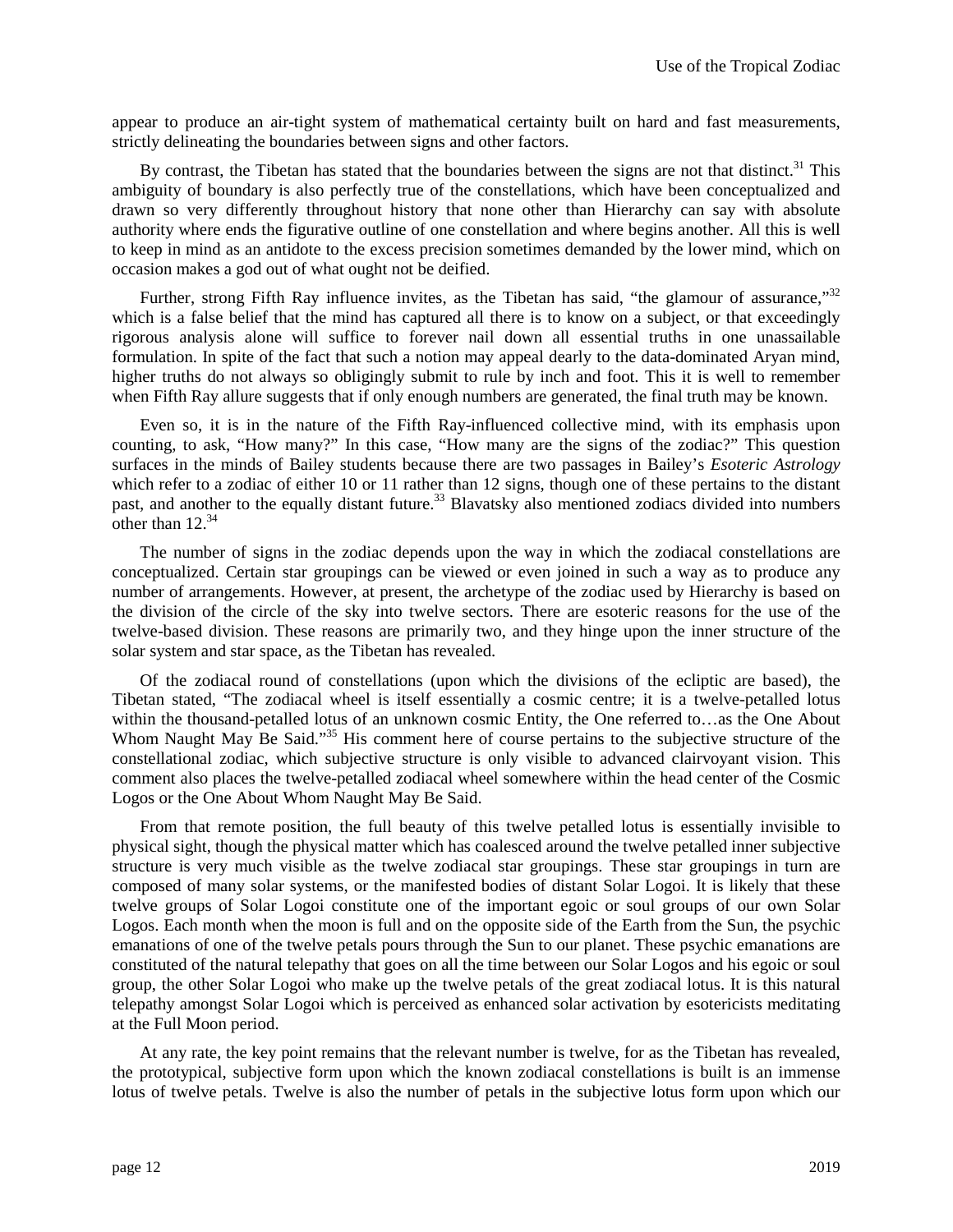solar system is built.<sup>36</sup> Given this dominant and repeating twelve-based structure upon which both the constellations of the zodiac and the solar system are built, it is entirely in keeping that the zodiac of signs in the ecliptic should reflect the same pattern. Further, the Tibetan specified twelve signs throughout Bailey's *Esoteric Astrology* and alluded to twelve labors associated with the signs. Hence, the number of signs in the zodiac may be confidently understood to be twelve. This means that the zodiacs of 10 and 13 signs proposed by contemporary sources may be safely set aside as considerations relevant for some other period in evolution, but not the current.

The central and critical importance of these twelve influences is undisputed in the Ageless Wisdom tradition. According to Blavatsky, the final analysis of influential energies is to be sought in "the occult forces of the constellations,"<sup>37</sup> which according to the Tibetan, pour in through the representative astrological signs (i.e., the divisions of the ecliptic). In particular, Blavatsky held that "the descent and reascent" of the monad or soul were inextricably bound up with influence emanating from the zodiacal signs.<sup>38</sup> In other words, the process of incarnation and then of disincarnation and return to spiritual realms is much involved with the energies emanated by the constellations and passed on to Earth through the astrological signs (or divisions of the ecliptic). Essentially the same notion was embraced by the early Gnostic philosophers, who conceptualized the journey of the soul as a progressive taking on of sheaths from celestial sources as the soul filtered down from higher levels into physical incarnation, and then a reverse process of shedding those same sheaths and relinquishing them whence they originally came in the ascending return to the higher planes of existence. Spiritual tradition has long suspected and in fact outright affirmed the intimate relationship between zodiacal influence and spiritual evolution.

From the standpoint of esoteric occultism, there is one great simple reason why. As the Tibetan has so eloquently stated, the zodiacal influences are potent because the entirety of the heavens, the constellations, the planets, and even the signs themselves are the expressions of the qualities and intents of Great Beings who have brought them into form as their bodies of manifestation.<sup>39</sup> Thus, what Earthlings perceive as potent astrological influence is in fact the purposeful energy field of some greater being. From this perspective, it can be said that the process of individual incarnation and disincarnation is but an artifact of life waves pulsing through these greater fields of existence. In the cases of the signs, the lives of which they are the expression are the entities which indwell the constellational groupings of the same names. Thus, the astrological sign of Aries expresses the energy, quality, and intent of the great being which uses the constellation of Aries as its body of manifestation. So with Taurus, Gemini, and all the remaining signs. They are all expressions of the greater lives indwelling the constellational groupings of the same names.

These constellational lives are likewise affected by potent energies circulating in the life of space. As the Tibetan stated, the zodiacal constellations "…are themselves the recipients of many streams of energy coming to them from many sources. These fuse and blend with the energy of any particular constellation and – transmuted and 'occultly refined" – eventually find their way into our solar system.<sup>40</sup> Thus, the astrological signs which are their representatives can also be said to be the recipients of many and potent energies from the life of space, transmuted and occultly refined by the lives indwelling their source constellations. These many and potent energies received by the zodiacal constellations and consequently by their representative signs are of course the Seven Rays in various forms, of which the astrological signs in turn become the specific agents and distributors,<sup>41</sup> each sign distributing a number of rays.<sup>42</sup>

The general and overall effect of these greater lives acting through the astrological signs upon the lesser forms within their purview is threefold, according to the Tibetan. This threefold effect stems from the inherent triple nature of all in manifestation, based as it is on the Divine Trinity of electric, solar, and frictional fire, or spirit, consciousness, and form. The signs are no different in this regard. They are threepart in their effect upon the lesser units within their fields of influence. Thus, the astrological signs accomplish the following three objectives in the Great Cosmic Plan.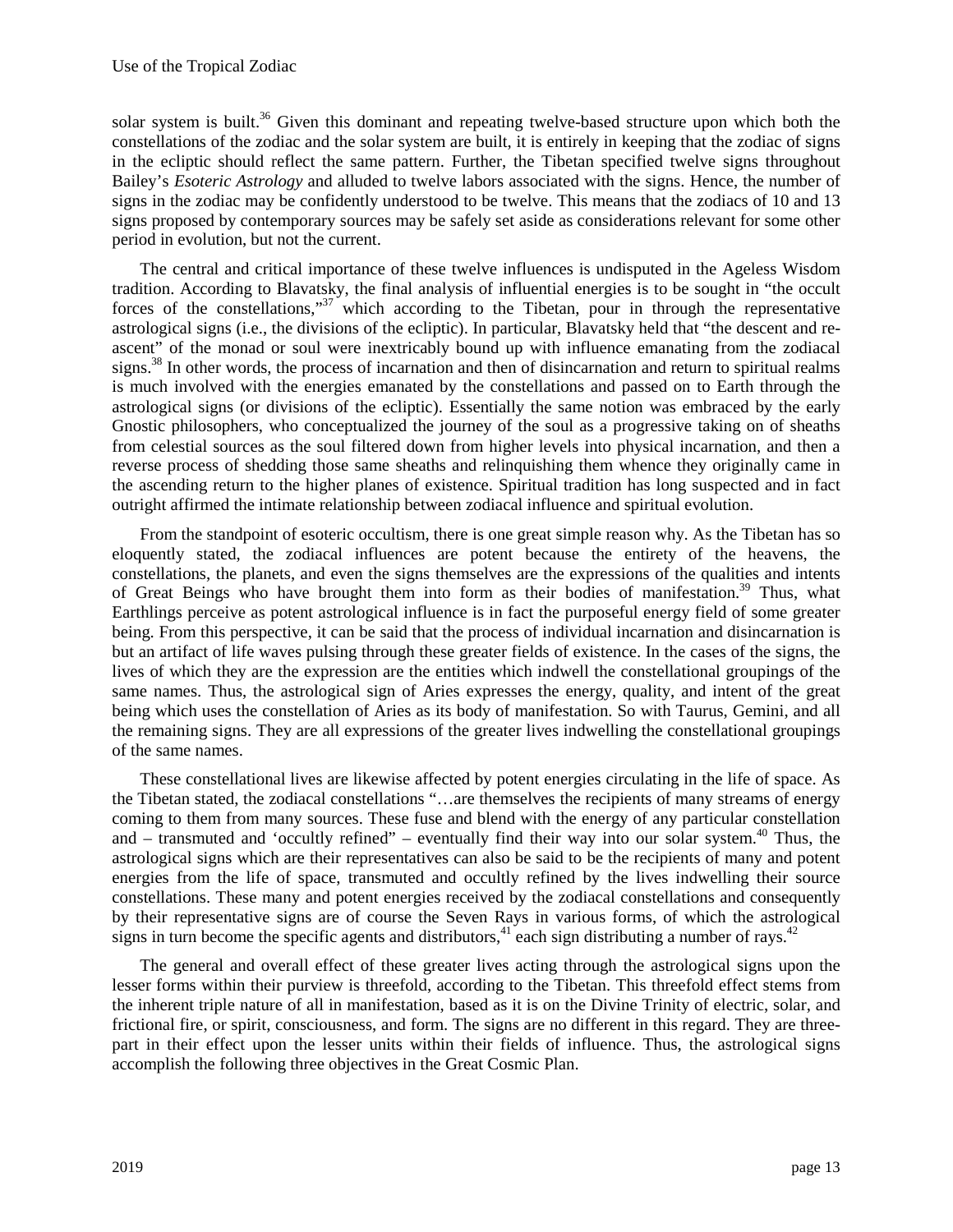First and foremost, the astrological signs bring forth constellational energies the function of which it is "to evoke the emergence of the will aspect of the Heavenly man and of all monads, souls and personalities who constitute the planetary body of expression."<sup>43</sup> In other words, the astrological signs transmit the First or Will Aspect to all beings within their field of contact, which field includes the Planetary Logos of our scheme plus all the monads expressing as souls and personalities within that scheme at any given time. Simply put, this means that all the astrological signs carry and convey the nature of the Will, which factor they obtain from the great lives inhabiting the related constellations.

According to the Tibetan, it is the nature of the Will to dramatically decrease the draw exerted by the form nature toward the personality side of existence, and concomitantly to facilitate attraction toward the consciousness side, which is to say, directly toward Planetary Hierarchy as the great Second Aspect correlate in our planetary life.<sup>44</sup> Thus, it may be rightly concluded that the influence of the astrological signs serves on one hand to starkly diminish involvement with form and personality, while on the other, to augment momentum toward soul functioning and thus linkage with Hierarchy, doing so through the life lessons associated with the signs of the zodiac.

This fact is of signal importance to all individuals striving toward the status of discipleship and beyond, for the life objectives of such units are greatly engaged with the formation of an increasingly functional link and relationship with Planetary Hierarchy. Esoteric astrologers (or those endeavoring to become such) should always bear in mind that the influences of the astrological signs can do just that. In so doing, the influences of the astrological signs are certain to produce the detachment crises often seen in the lives of those pledged to the path of discipleship and initiation. It is well to take mental note of this facet of sign influence, which is not an effect commonly attributed to general sign influence in conventional astrology. However, from the esoteric astrological perspective, it is but the first of three general hitherto unsuspected effects worked by the influences of the astrological signs.

The second objective accomplished by the astrological signs is perhaps but an elaboration upon the first, for it concerns the enhancement of the consciousness aspect just as did the first. This second function of the astrological signs in general hails from the fact that the constellations of which they are representatives are, according to the Tibetan, "…concerned primarily with the stimulation of the soul within the form…."<sup>45</sup> Thus, so are the signs. It can be stated, then, that the astrological signs have as their function the activation of the Second Aspect in all things, which is to say, the activation and vitalization of consciousness, of soul functioning, of Love-Wisdom, of awareness of quality, and of awareness of Hierarchy, the great Second Aspect correlate on our globe and its very heart center. Thus, it is seen yet again that the influence of the astrological signs conduces to soul awareness, and likewise leads eventually to awareness of Hierarchy and all for which it stands.

The third objective accomplished by the astrological signs is like the first two in that it concerns the liberation of units from undue identification with and control by the form nature. According to the Tibetan, under the influences of all the signs except for Aries and Libra, there comes a point of crisis in which the effect of the energy pouring through the sign to the individual reaches its greatest point of effectiveness. In time, this stimulation precipitates a psychospiritual crisis, the process of which acts to release the individual from the planetary influences conditioning the personality and to bring him or her more definitely and consciously under the influence of that particular sign, rather than the planets. Under Aries and Libra, the Tibetan stated, this process is brought about by an interlude of balance rather than by a crisis, but the detachment from planetary influence still occurs as a result of influence flowing through the signs involved. $46$ 

The reader will recall that the esoteric astrological doctrine posits three levels of astrological influence in a structure of ascending subtlety, leading the individual from personality activity, through soul consciousness, to monadic awareness. These three levels of astrological influence are represented respectively by the planets, the zodiacal constellations and their representative signs, and the fixed or nonzodiacal stars and constellations.<sup>47</sup> Planetary influence acts upon and engages the personality level or the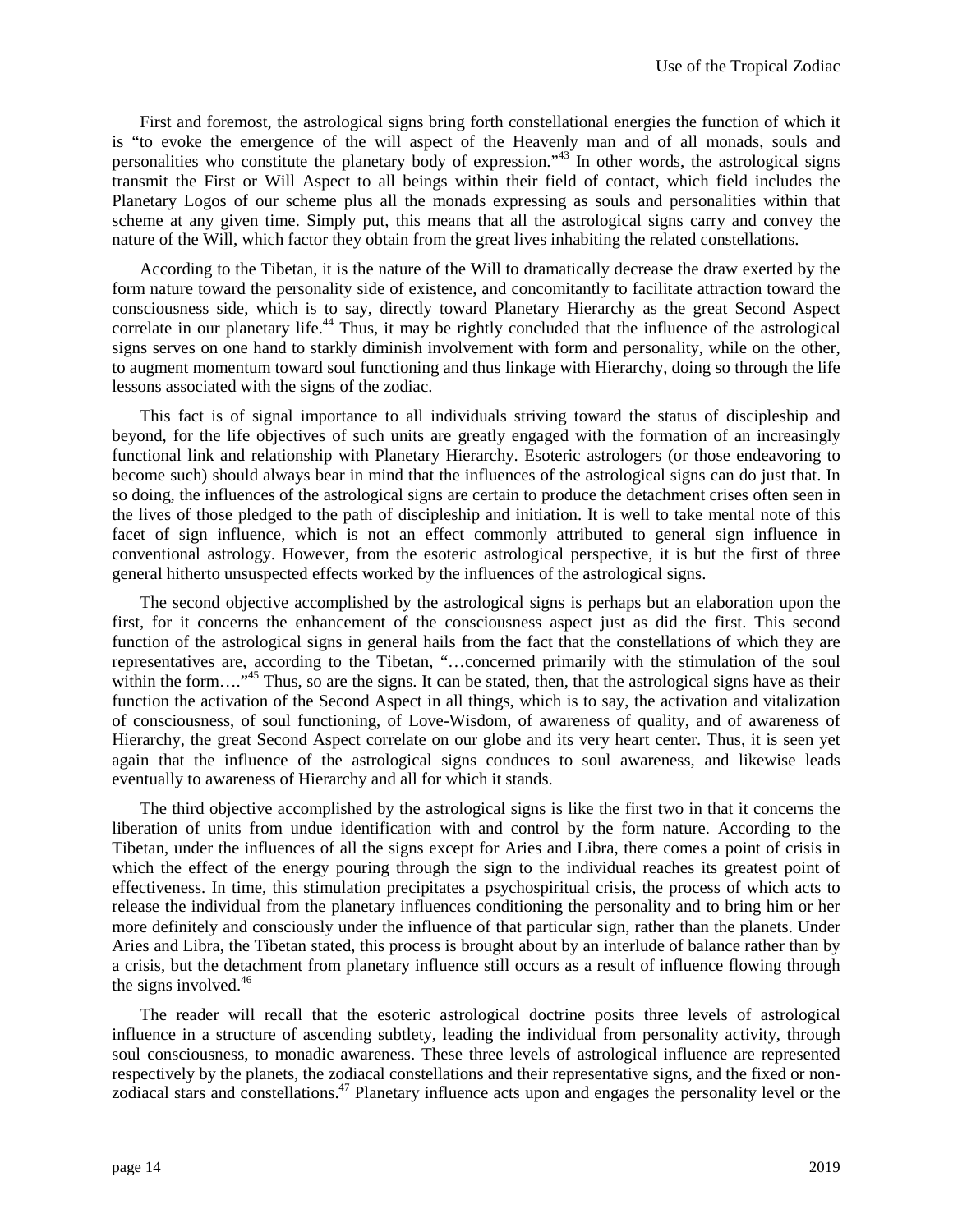Third Divine Aspect, zodiacal constellations and their representative signs act upon and engage the soul level or Second Divine Aspect, and the fixed or non-zodiacal stars act upon and engage the monadic level, or the First Divine Aspect.<sup>48</sup>

Thus, to say that sign influence ultimately culminates in the freeing of the individual from planetary influence is equally to say that sign influence eventually frees the individual from undue susceptibility to the lure of the form or Third Aspect. This fact completes the threefold work of sign influence, which addresses itself to all three major aspects of Deity, thus –

- 1. conducting Will to the Planetary Logos and all its monadic, soul and personality units,
- 2. enhancing consciousness or the function of the Second Aspect,
- 3. and finally weakening the grip of the Third Aspect on the individual seeker.

The effect of sign influence in regard to the weakening of the lure of matter or Third Aspect is particularly to be noted, for it was pointed out in two ways by the Tibetan – the first in regard to the First Aspect nature of all sign influence, the second in regard to the psychospiritual process undergone in each individual sign. It seems the Tibetan Master was particularly keen that this point be assimilated. It is a specific case of the general esoteric principle that all lives exist within Greater Lives, subserving their own lesser ends while at the same time being caught up in the greater objectives of superior Lives. In this case, the Greater Lives work through astrological influence which pours through the zodiacal signs to lesser lives below, slowly prying the lesser units off their narrow focus in favor of a much larger horizon of engagement. What results is an expansion of consciousness, which is the cumulative effect to be expected from protracted experience under the influence of any given sign of the zodiac.<sup>49</sup>

The expansion of consciousness engendered by individual sign influence mirrors the effect of the zodiac as a whole, the entire round of which has been called by the Tibetan a model for the complete history of the human race, its signs and symbols depicting the entire journey in consciousness made from animal-man to the present status of intelligent Humanity with further divine potential.<sup>50</sup> Thus, the zodiac of signs itself is a model for wholeness and completion, as well as for the gradual unfoldment of potential through the processes of time. It stands, therefore, for the Allness as well as the particularities found therein. The zodiacal circle is thus a great comprehensive symbol for totality.

It is this encompassing wholeness to which the Master of the Wisdom at length attains. Likewise, the striving disciple and initiate on the earlier stages of the path aspire to the same universal attunement. Stating this process in astrological terms and holding out an ideal toward which effort might be exerted, the Tibetan pointed out that the entire range of zodiacal influences can and should be present and exquisitely expressed in the advanced server. He stated it thus: "…in the initiate of the higher degrees, all the twelve zodiacal energies can focus simultaneously and produce a complete exhibition of divinity, as it is intended eventually to express itself through humanity on this planet."<sup>51</sup>

A complete demonstration of divinity, then, is the ultimate objective toward which the influence of the zodiacal signs leads. And this demonstration of the full spectrum of divine qualities brought about by the complement of the zodiacal signs pertains not just to this planet and the Human Kingdom, for according to the Tibetan, the overall-influence of the zodiacal signs implements purposes pertaining even to cosmic and solar objectives.<sup>52</sup> Hence, the signs of the zodiac (representing the powers of the zodiacal constellations) can be said to function as major agents of evolutionary advancement over a broad swath of creation.

As anyone can see, this role for the signs is a far cry from the characterization of daily domestic, social, and workplace dramas to which the powers of the zodiac are prostituted on a daily basis in popular news sources, these being but comic if not downright grotesque caricatures of mighty transformative energies raining down upon struggling and unsuspecting Humanity from potent celestial sources. The esoteric astrological doctrine conceptualizes the matter of influence from the signs very differently.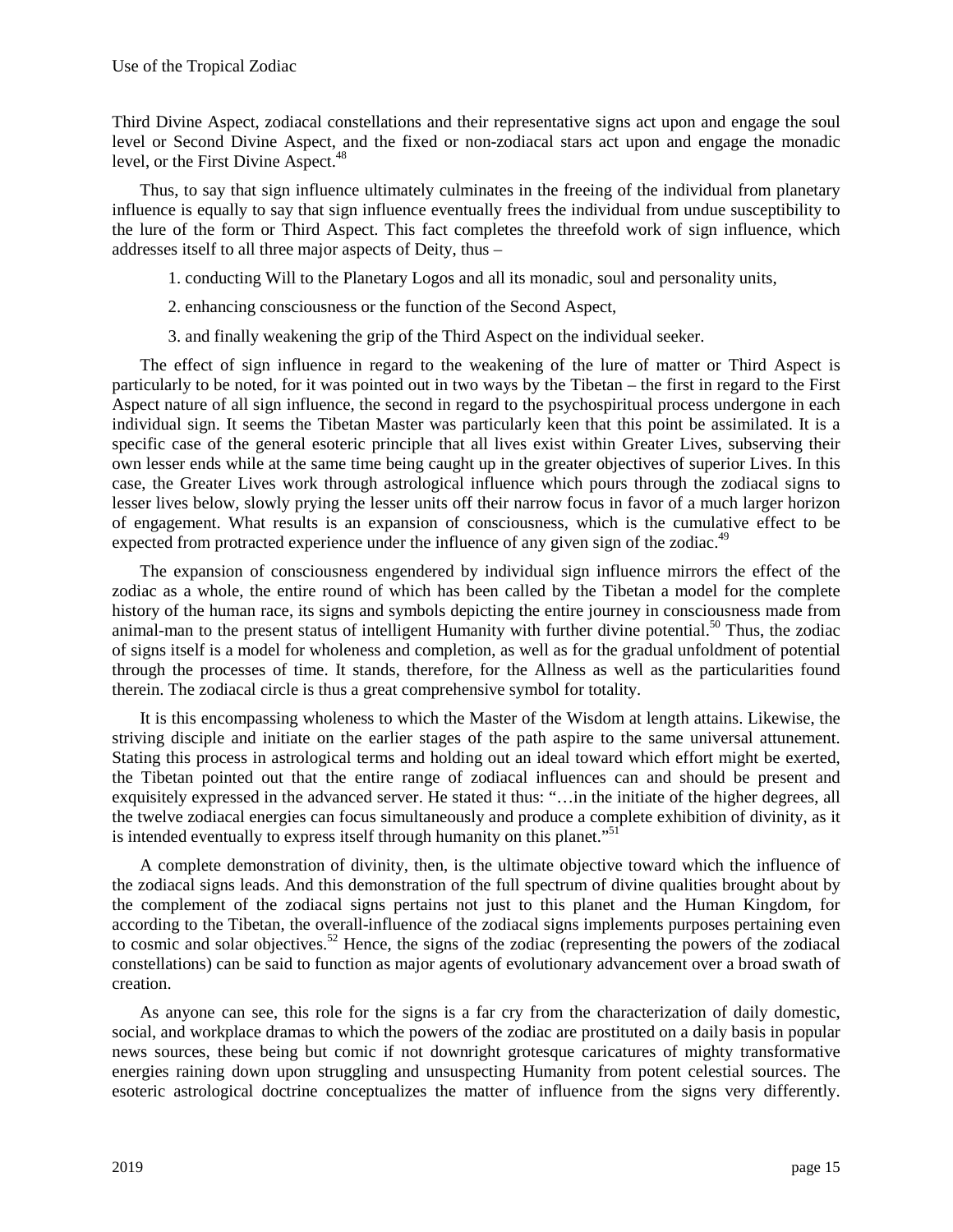Instead of an astrology which champions and celebrates the peculiarities and unique psychological shadings to be found in each sign, here is an astrological perspective which posits an explicitly synthetic ideal and which invokes the combined sensitivities and facilities of all the Great Lives emitting their radiations through the zodiacal constellations and their representative signs, that they may in unison show forth as a demonstration of divinity within form.

But then, the esoteric astrology of Alice Bailey and the Tibetan Master is the astrology of discipleship and initiation, a very different matter than an astrology required to describe personalities competing with themselves and with one another for a sense of relevance and validity. The astrology of discipleship and initiation exists for and about something quite other: the process of learning to manage the energies of cosmos in a responsible and benevolent manner. That achievement requires a long curriculum in the cultivation of consciousness and a meticulous attentiveness to energies. Following such a curriculum, the seeker ultimately purifies self enough to perceive all energies (including those of the zodiacal constellations working through their representative signs) in a form more nearly like what they inherently are, rather than in the distorted versions of same so meanly portrayed by the popular astrological press.

This eventual self-purification and resultant improvement of perception is why, as the Tibetan has stated, "In the stage of initiation, the energies of the signs and their…attendant constellations…come through in a purer form and in a more direct line than upon the Path of Discipleship and the earlier stages of evolutionary development."<sup>53</sup> In other words, it is not until a fairly advanced stage of the path is reached that the unit is in a condition to properly perceive and express the influences of the astrological signs. Since many are called but only a few attain, then perhaps it is no mystery that the signs of the zodiac are not yet known in their full majesty as revealed by the esoteric teaching. To accept them in their higher essence and cosmic function is therefore a movement in consciousness much needed on this planet. This study has been offered toward that end, beginning the discussion of the astrological signs with consideration of the broad and general truths concerning their nature, just as requested by the Master.<sup>54</sup>

#### **Summary**

This study has demonstrated that the signs, from the esoteric perspective and viewed in the context of relevant historical and astronomical information, are:

- 1. To be studied from the angle of general concepts first.
- 2. To be distinguished from the constellations of the same names.
- 3. Located in the ecliptic by at least three possible methods.
- 4. Spoken of by the Tibetan in the sense of the tropical system.
- 5. Regions of concentrated influences inflowing from the zodiacal constellations of the same names.
- 6. Tied to the astronomical fundamentals that generate the equinoctial solstitial framework, and are therefore built on the fundamentals of the Earth-Sun relationship.
- 7. An eternal esoteric truth based on number principle.
- 8. Results of an archetype established by the Spiritual Hierarchy on the mental plane during the Atlantean Race.
- 9. Twelve in number.
- 10. Relevant to the journey of the Soul and the Monad.
- 11. Conduits for the energies of Great Lives.
- 12. Distributors for the Seven Rays.
- 13. Agents of divine Will.
- 14. Productive of expansions in consciousness leading to recognition of the Spiritual Hierarchy and beyond.
- 15. Effective to lessen the grip of the form nature on the unit.
- 16. A model of totality and the entire history of human development.
- 17. All twelve to be expressed by the attained initiate.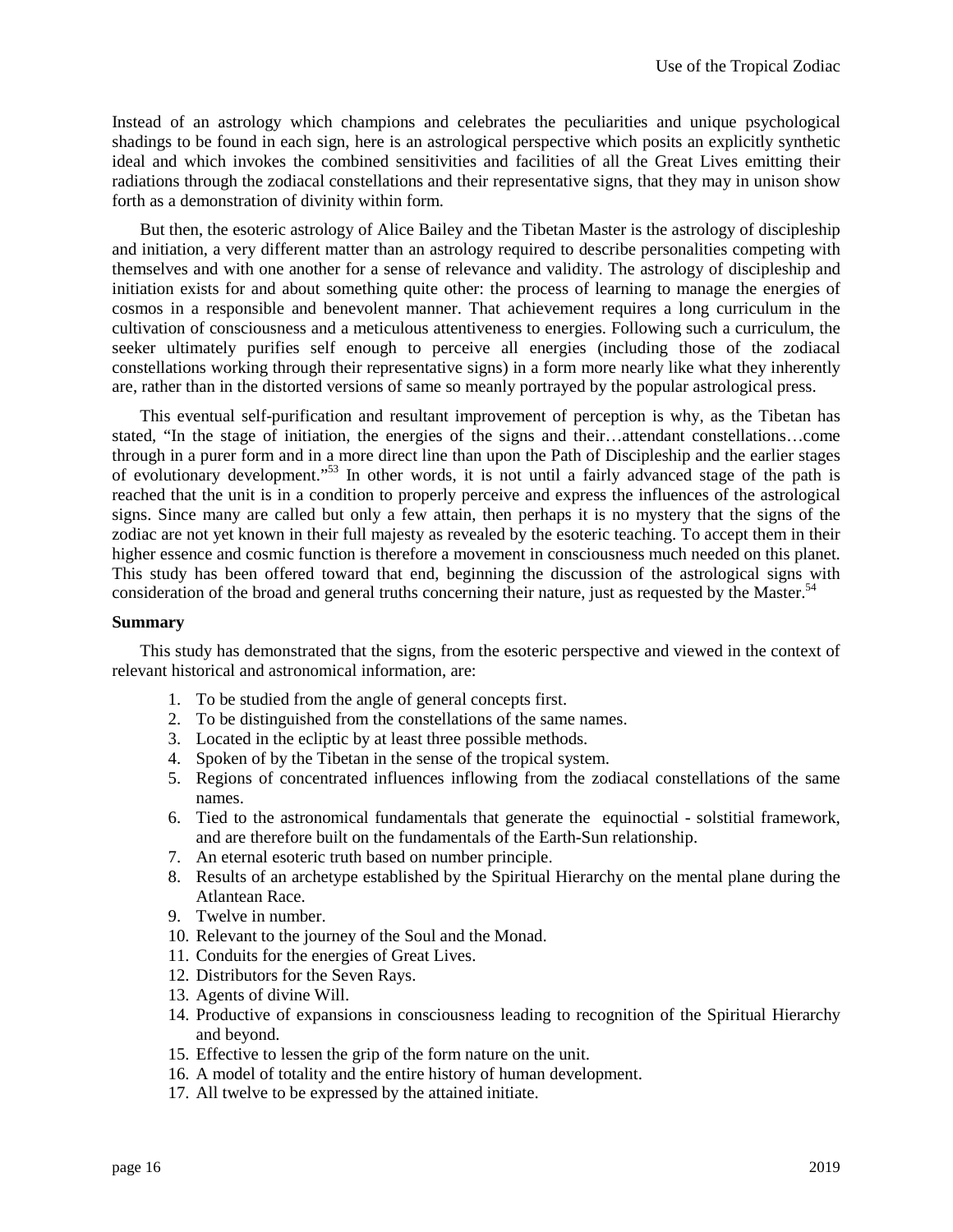18. Perceived and expressed more purely by the advanced seeker.

 $\overline{a}$ 

3 Alice A. Bailey, *Esoteric Psychology, Vol. 1* (New York: Lucis Publishing, 1936), 152.

4 Cyril Fagan and Roy C. Firebrace, *A Primer of Sidereal Astrology* (American Federation of Astrologers, 2008), 5; 6; 12.

 $<sup>5</sup>$  Ibid., 5; 6; 12.</sup>

6 Robert Powell, *The Zodiac: A Historical Survey* (Acs Publications, 1996), 13. See also James H. Holden, *A History of Horoscopic Astrology* (American Federation of Astrologers, 2006), 16.

7 Peter Tompkins, *The Secrets of the Great Pyramid* (HarperCollins, 1976), 112.

8 See Graham Hancock and Robert Bauval, *The Message of the Sphinx* (Penguin Random House, 1997).

<sup>9</sup> *Esoteric Astrology*, *op cit.,* 621.

<sup>10</sup> Alice A. Bailey, *Discipleship in the New Age, Vol. 2* (Lucis Publishing, 1955), 513. The identity of ISGL was included in materials released in the late 1990s by the School for Esoteric Studies in Asheville, NC, USA, an area in which Cosgrove had lived and worked intermittently in the 1950s and 1960s. Cosgrove's birth date and those for the other *DINA* group members were released in the 1980s by a group of Bailey students who obtained the information from the former Marian Walter of New York City, who made her transition in the late 1980s. Walter was RSW in the *DINA* letters and the last living member of the *DINA* group. Her identity was also included in the material released by the SES in the late 1990s to interested students.

 $11$  As given in information released from the papers of Marian Walter.

<sup>12</sup> *Esoteric Astrology, op.cit.*, 355.

 $13$  Ibid., 299.

<sup>14</sup> Alice A. Bailey, *The Externalisation of the Hierarchy* (New York: Lucis Publishing, 1957), 420.

<sup>15</sup> Alice A. Bailey, *Esoteric Psychology, Vol. 2* (New York: Lucis Publishing, 1942), 196.

<sup>16</sup> *Externalization of the Hierarchy*, *op.cit.*, 422.

<sup>17</sup> Alan Leo, *Esoteric Astrology* (Destiny Books, 1978), 37.

<sup>18</sup> Roberto Assagioli was F.C.D. in *Discipleship in the New Age, Vols. 1 and 2*, according to information released by the School for Esoteric Studies in Asheville, NC, USA. Further, archival material there includes personal correspondence from Assagioli originally written in the 1960s that was examined by the author in June, 2003. These communications reveal that Assagioli used the tropical system for arranging the zodiac of signs around the ecliptic.

19 *Esoteric Astrology*, *op.cit*., 410. A similar statement appears in Alice A Bailey, *The Light of the Soul* (New York: Lucis Publishing, 1927), 277, where it is said that cosmic force flows to the signs of the zodiac from the "corresponding constellations." This would seem to make it clear enough that the constellations are represented by the signs of the same names. Thus, the constellation of Aries expresses itself through the sign of Aries, and so on.

<sup>20</sup> Powell, *op.cit.*, 13.

- <sup>21</sup> *Esoteric Astrology*, *op.cit.*, 410.
- $22$  Ibid., 410.
- $23$  Ibid., 410.
- $^{24}$  Ibid., 4.

 $25$  Ibid., 62.

<sup>1</sup> Alice A. Bailey, *Esoteric Astrology* (New York: Lucis Publishing, 1951, 344.

 $<sup>2</sup>$  Ibid, 621.</sup>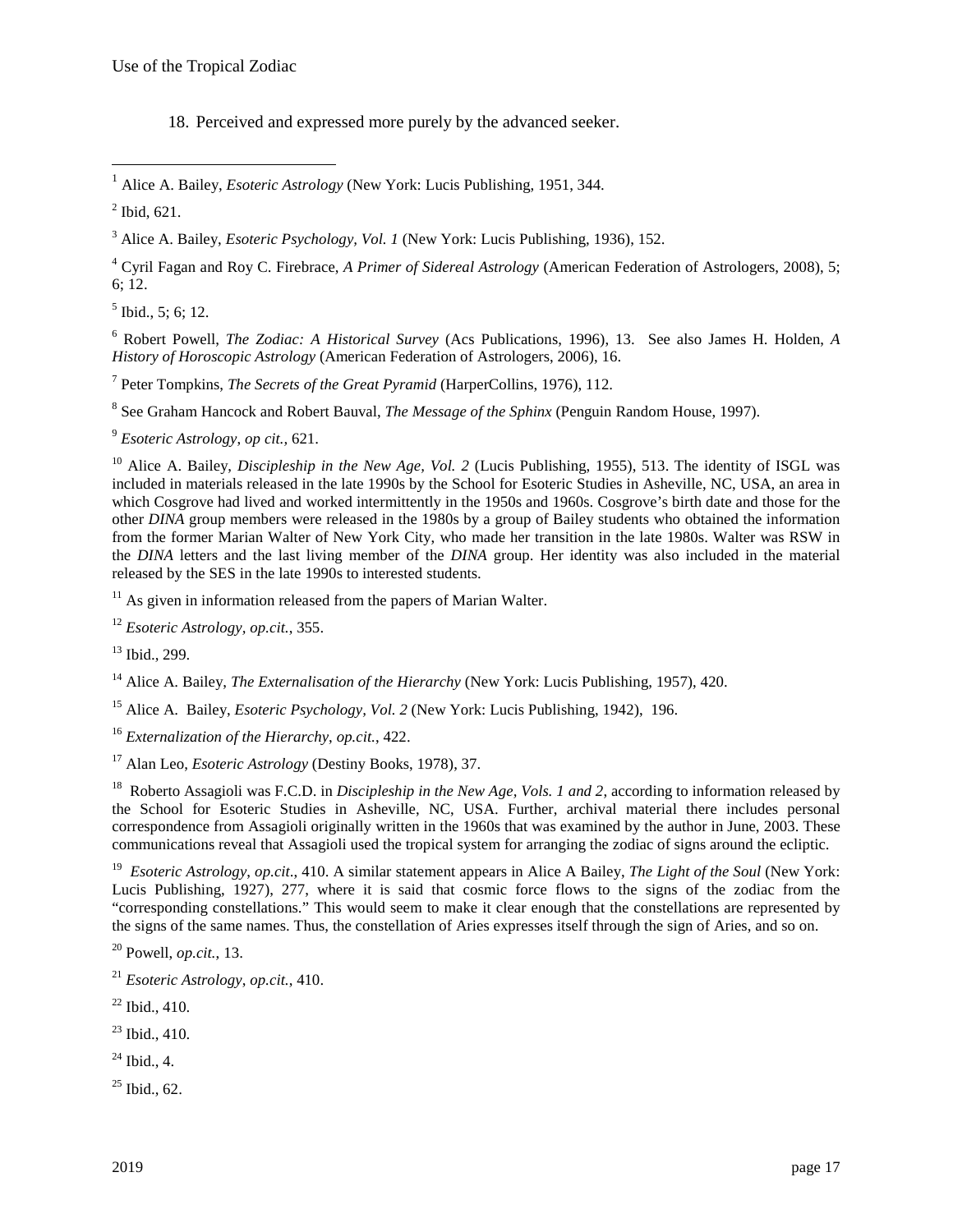<sup>26</sup> There exist "...basic patterns, forms and symbols that are the blueprints of the archetypes determining the evolutionary plan, and that produce eventually the materializing of the divine Plan. They are also the great symbols of humanity's unfolding consciousness." *Esoteric Psychology, Vol. 2, op.cit.*, 505. "The solar system is a twelvepetalled lotus…." Alice A. Bailey, *A Treatise on Cosmic Fire* (New York: Lucis Publishing, 19250, 1018. "…the whole moves in unison, and is geometrically accurate." *Cosmic Fire*, 598. "The rays, planes, races, laws, chains, and globes form a geometrical unit." *Cosmic Fire*, 598. Speaking of the ray and plane forces as they stream into our solar system, the Tibetan Master stated, "All these streams of energy form geometrical designs of great beauty to the eye of the initiated seer. We have the transverse and bisecting lines, the seven lines of force which form the planes, and the seven spiraling lines, thus forming lines of systemic latitude and longitude, and their interplay and interaction produce a whole of wondrous beauty and design. When these are visualized in color, and seen in their true radiance, it will be realized that the point of attainment of our solar Logos is very high, for the beauty of the logoic Soul is expressed by that which is seen." *Cosmic Fire*, 1184.

<sup>27</sup> *Esoteric Astrology, op.cit.*, 63.

<sup>28</sup> See, for example, *Esoteric Astrology, op.cit.*, 256, 410; Alice A. Bailey, *A Treatise on White Magic* (New York: Lucis Publishing, 1934), 437.

<sup>29</sup> Paraphrased and expanded from *Esoteric Astrology*, *op.cit.*, 621.

<sup>30</sup> Ibid., 69.

 $\overline{a}$ 

<sup>31</sup> Ibid., 137.

<sup>32</sup> Alice A. Bailey, *Glamour, A World Problem* (New York: Lucis Publishing, 1950), 122.

<sup>33</sup> *Esoteric Astrology*, *op.cit*., 231, 242.

<sup>34</sup> H.P. Blavatsky, *The Secret Doctrine*, *Vol. 2*, 502. See also a reference to an out-of-print edition of *The Secret Doctrine* in *Esoteric Astrology*, *op.cit.*, 637.

<sup>35</sup> Alice A. Bailey, *The Rays and the Initiations* (New York: Lucis Publishing, 1960), 339.

<sup>36</sup> Alice A. Bailey, *Telepathy and the Etheric Vehicle* (New York: Lucis Publishing, 1950), 183.

<sup>37</sup> *H.P. Blavatsky Collected Works*, *Vol. 14*, 224. Also quoted on 636 of Bailey's *Esoteric Astrology* from an out of print edition of *The Secret Doctrine*.

<sup>38</sup> Quoted from an out-of-print edition of *The Secret Doctrine* given on 637 of *Esoteric Astrology*.

39 *Esoteric Astrology*, *op.cit.*, 257.

<sup>40</sup> Ibid., 13; 14.

 $41$  Ibid., 423.

 $42$  The astrological signs were said by the Tibetan to distribute not only the rays specifically associated with each, but also the rays associated with the exoteric, esoteric, and hierarchical rulers of each sign, and more. See *Esoteric Astrology*, *op.cit.,* 164; 187; 363; 364; 393; 423.

<sup>43</sup> *Esoteric Astrology*, *op.cit.*, 22.

<sup>44</sup> Alice A. Bailey, *The Reappearance of the Christ*, (New York: Lucis Publishing, 1948), 71; 72.

<sup>45</sup> *Esoteric Astrology, op.cit*., 51.

<sup>46</sup> Ibid., 248.

<sup>47</sup> Ibid., 28; 29; 411.

 $48$  Ibid.,  $28 - 29$ .

<sup>49</sup> Ibid., 189.

 $50$  Ibid., 230.

 $51$  Ibid., 565.